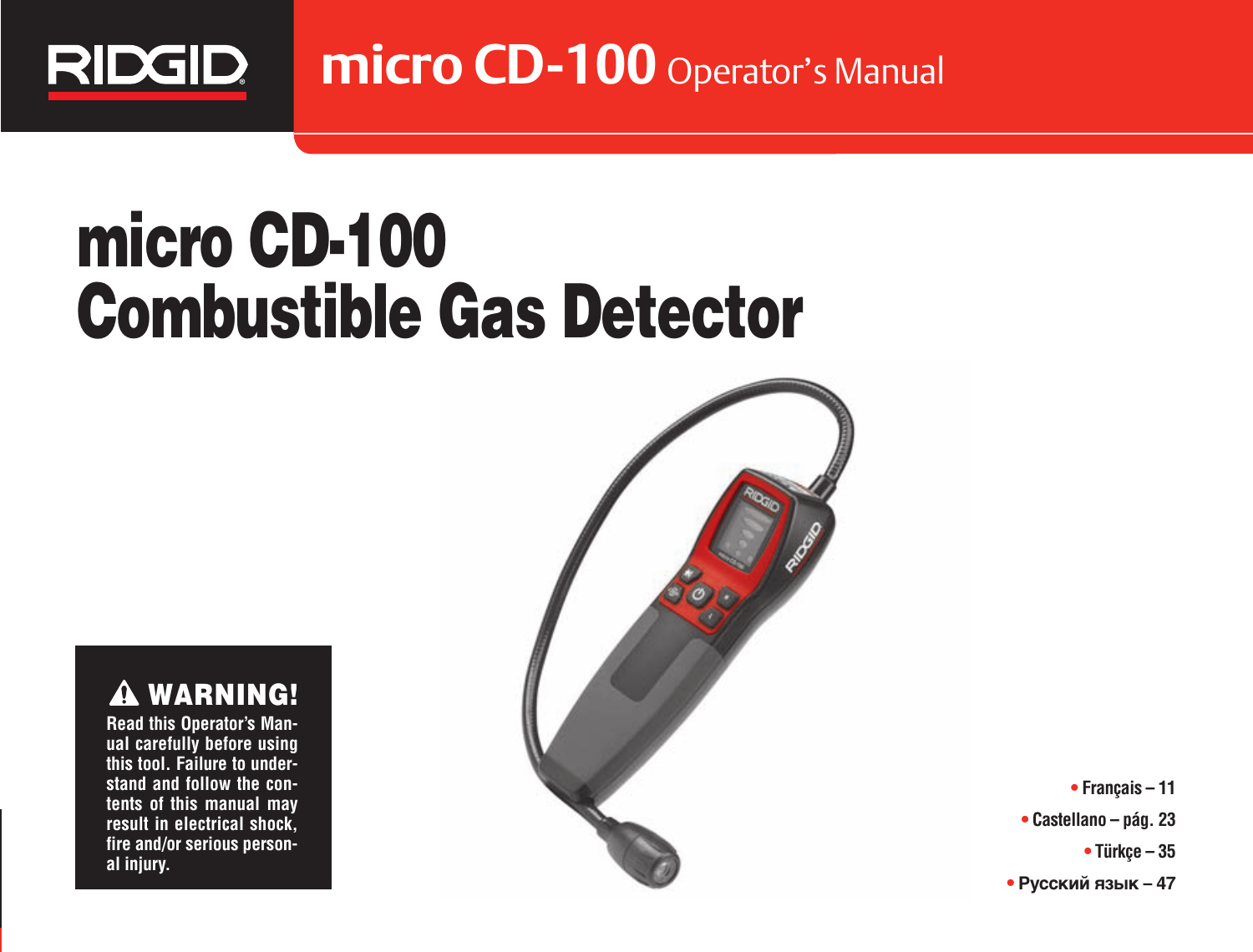# **Table of Contents**

| <b>General Safety Rules</b>                               |
|-----------------------------------------------------------|
|                                                           |
|                                                           |
|                                                           |
|                                                           |
| <b>Specific Safety Information</b>                        |
|                                                           |
| <b>Description, Specifications And Standard Equipment</b> |
|                                                           |
|                                                           |
|                                                           |
|                                                           |
|                                                           |
|                                                           |
|                                                           |
|                                                           |
| Maintenance                                               |
|                                                           |
|                                                           |
|                                                           |
|                                                           |
|                                                           |
|                                                           |

\*Original Instructions - English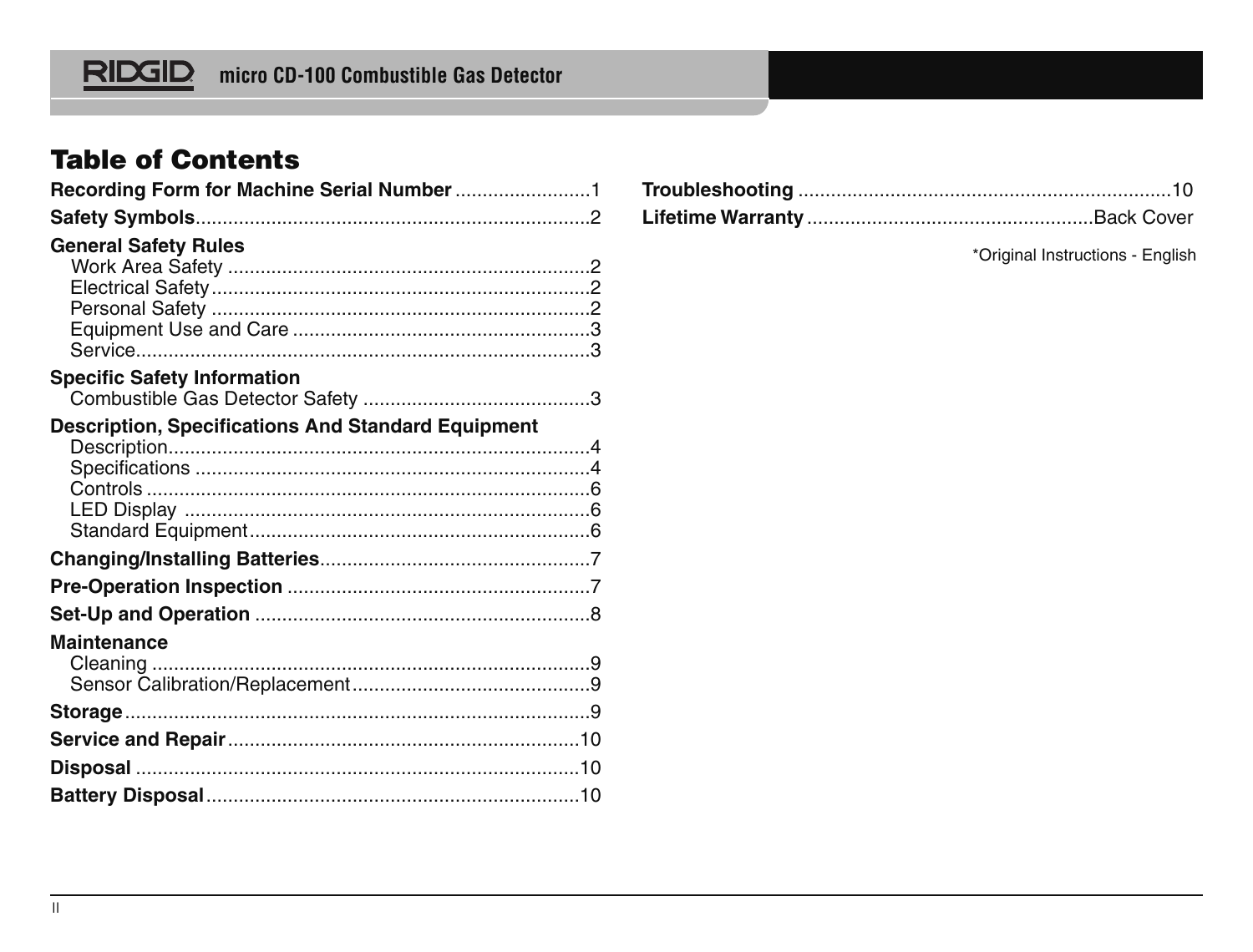# **micro CD-100**

# **micro CD-100 Combustible Gas Detector**





#### **micro CD-100 Combustible Gas Detector**

Record Serial Number below and retain product serial number which is located on nameplate.

Serial

No.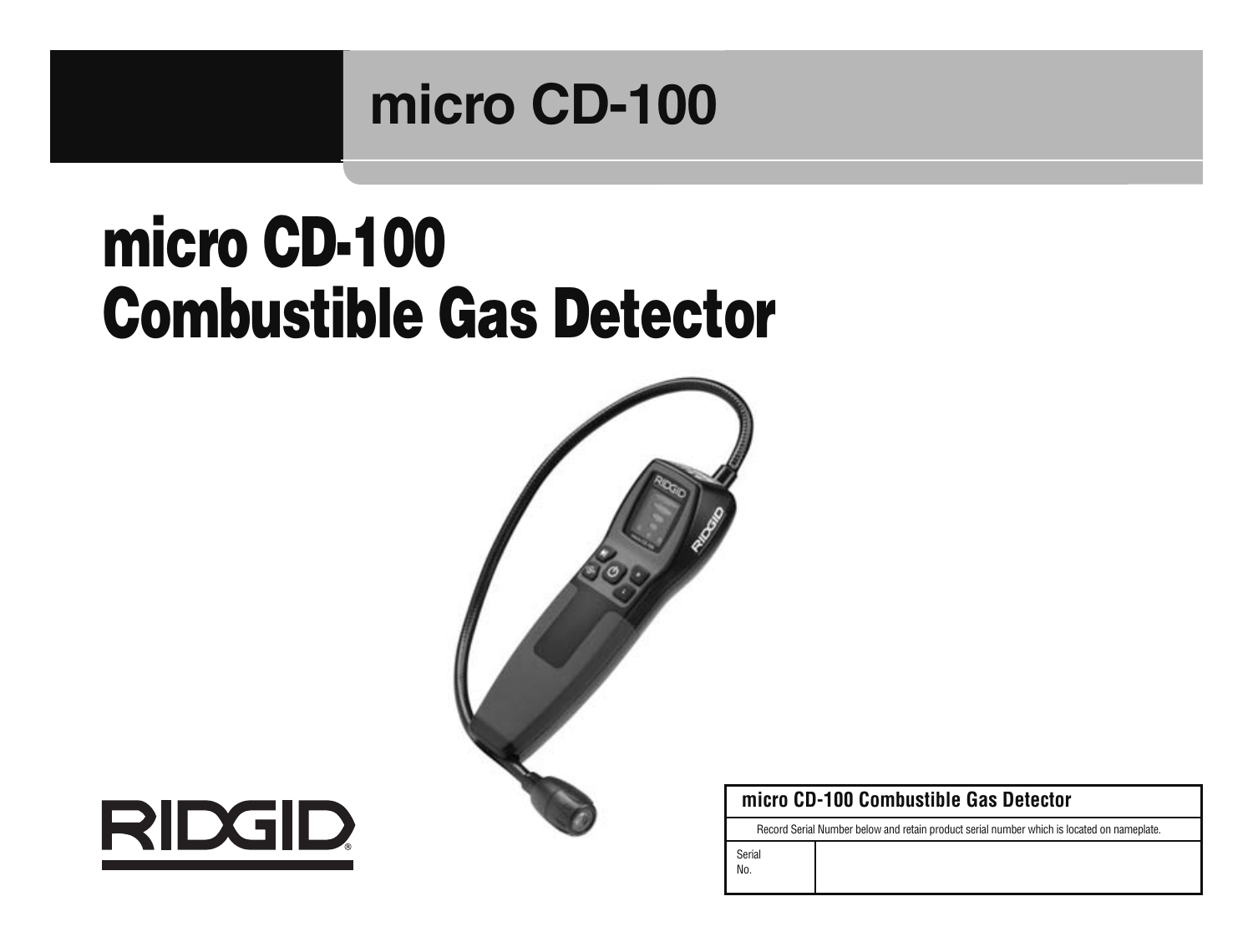# **Safety Symbols**

In this operator's manual and on the product, safety symbols and signal words are used to communicate important safety information. This section is provided to improve understanding of these signal words and symbols.



This is the safety alert symbol. It is used to alert you to potential personal injury hazards. Obey all safety messages that follow this symbol to avoid possible injury or death.

DANGER indicates a hazardous situation which, if not avoided, will result in death or serious injury. **DANGER**

WARNING indicates a hazardous situation which, if not avoided, could result in death or serious injury. **WARNING**

CAUTION indicates a hazardous situation which, if not avoided, could result in minor or moderate injury. **CAUTION**

NOTICE indicates information that relates to the protection of property. **NOTICE**



This symbol means read the operator's manual carefully before using the equipment. The operator's manual contains important in-<br>formation on the safe and proper operation of the equipment.

# **General Safety Rules**

#### **WARNING**

**Read all safety warnings and in struc tions. Failure to follow the warn ings and instructions may result in electric shock, fire and/or serious injury.**

#### **SAVE THESE INSTRUCTIONS!**

The EC Declaration of Conformity (890-011-320.10) will accompany this manual as a separate booklet when required.

## **Work Area Safety**

- **Keep your work area clean and well lit.** Cluttered or dark areas invite accidents.
- **Do not operate equipment in explosive atmospheres, such**

**as in the presence of flammable liquids, gases or dust.** Equip ment can create sparks which may ignite the dust or fumes

• **Keep children and by-standers a way while operating equip ment.** Distractions can cause you to lose control.

## **Electrical Safety**

- **Avoid body contact with earthed or grounded surfaces such as pipes, radiators, ranges and refrigerators.** There is an in creased risk of electrical shock if your body is earthed or grounded.
- **Do not expose equipment to rain or wet conditions.** Water entering equipment will increase the risk of electrical shock.

## **Personal Safety**

• **Stay alert, watch what you are doing and use common sense when operating equipment. Do not use equipment while you**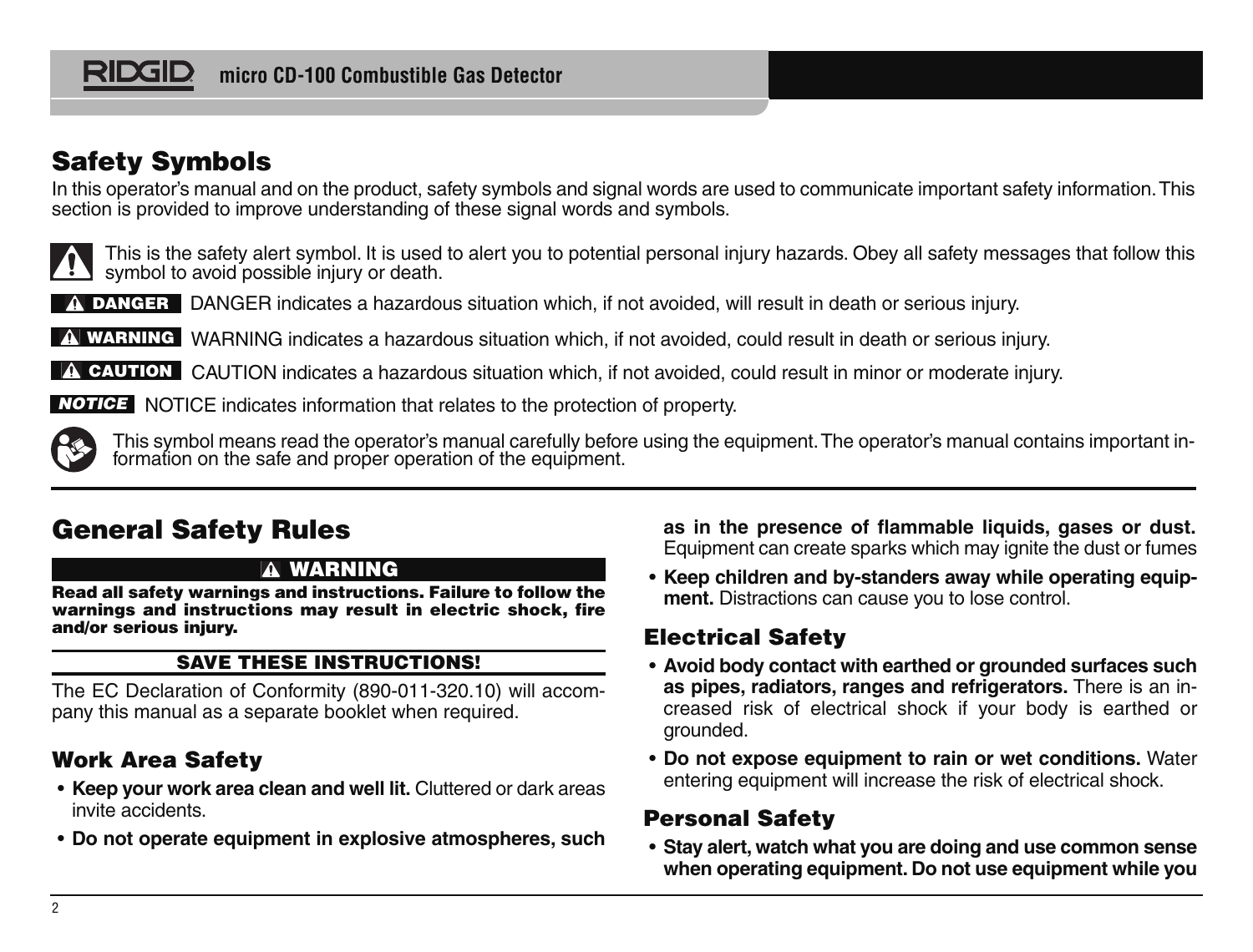RIDG

**are tired or under the influence of drugs, alcohol or medication.** A moment of inattention while operating equipment may result in serious personal injury.

- **Use personal protective equipment.** Always wear eye protection. Protective equipment such as dust mask, non-skid safety shoes, hard hat or hearing protection used for appropriate conditions will reduce personal injuries.
- **Do not overreach. Keep proper footing and balance at all times.** This enables better control of the power tool in unexpected situations.

## **Equipment Use and Care**

- **Do not force equipment. Use the correct equipment for your application.** The correct equipment will do the job better and safer at the rate for which it is designed.
- **Do not use equipment if the switch does not turn it ON and OFF.** Any tool that cannot be controlled with the switch is dangerous and must be repaired.
- **Disconnect the batteries from the equipment before making any adjustments, changing accessories or storing.** Such preventive safety measures reduce the risk of injury.
- **Store idle equipment out of the reach of children and do not allow persons unfamiliar with the equipment or these instructions to operate the equipment.** Equipment can be dangerous in the hands of untrained users.
- **Maintain equipment.** Check for misalignment or binding of moving parts, missing parts, breakage of parts and any other condition that may affect the equipment's operation. If damaged, have the equipment repaired before use. Many accidents are caused by poorly maintained equipment
- **Use the equipment and accessories in accordance with these instructions, taking into account the working conditions and the work to be performed.** Use of the equipment for

operations different from those intended could result in a hazardous situation.

- **Use only accessories that are recommended by the manufacturer for your equipment.** Accessories that may be suitable for one piece of equipment may become hazardous when used with other equipment.
- **Keep handles dry and clean; free from oil and grease.** Allows for better control of the equipment.

#### **Service**

• **Have your equipment serviced by a qualified repair person using on ly identical replacement parts.** This will ensure that the safety of the tool is maintained.

# **Specific Safety Information**

#### **WARNING**

**This section contains important safety information that is specific to this tool.**

**Read these precautions carefully before using the micro CD-100 Combustible Gas Detector to reduce the risk of fire, explosion or other serious personal injury.**

#### **SAVE THESE INSTRUCTIONS!**

Keep this manual with the tool for use by the operator.

## **Combustible Gas Detector Safety**

- **High concentrations of combustible gases can cause explosions, fires, asphyxia and other hazards that could cause serious personal injury or death.** Know the characteristics of the gas you are working with and use proper precautions to avoid hazardous conditions.
- **Do not use the micro CD-100 Combustible Gas Detector as a confined space or personal safety device. This could cause**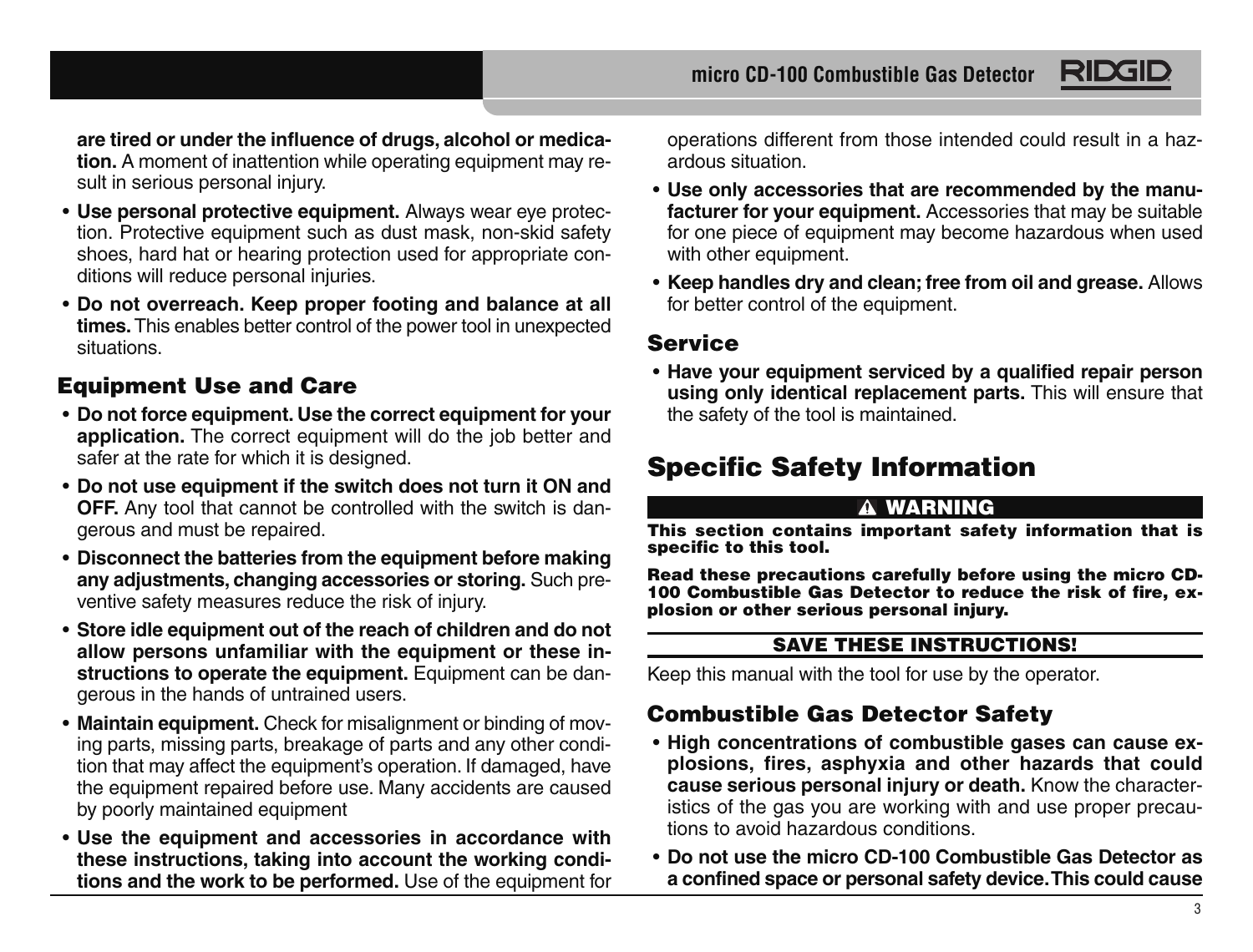**serious personal injury.** The micro CD-100 does not specifically identify the combustible gas type or exact concentration.

• **Always turn on and calibrate the gas detector in an area known to be free of combustible gases.** Calibration in an area containing combustible gas will result in incorrect calibration and lower than actual readings. This could result in combustible gases not being detected.

If you have any question concerning this RIDGID® product:

- Contact your local RIDGID distributor.
- Visit www.RIDGID.com or www.RIDGID.eu to find your local RIDGID contact point.
- Contact Ridge Tool Technical Service Department at rtctechservices@emerson.com, or in the U.S. and Canada call (800) 519- 3456.

## **Description, Specifications And Standard Equipment Description**

The RIDGID® micro CD-100 Combustible Gas Detector is a gas leak locating tool that is used to identify the presence of and isolate the source location of combustible gases such as methane, propane, butane, ammonia and others (see page 5 for a more complete list) by indicating relative gas concentrations. Even low levels of combustible gas can be detected in seconds.

The micro CD-100 detects gas concentrations through the use of an internal sensor. This sensor is heated during operation. As the heated sensor interacts with gases, the unit immediately indicates to the user that combustible gases are present. The micro CD-100 indicates the presence of combustible gases with visual, audio and vibration feedback mechanisms. There are five (5) threshold levels of measurement within two (Low and High) settings of sensitivity.

When the tool senses the presence of a combustible gas, it will tell the operator by blinking the appropriate light(s), triggering the appropriate audible alert or providing the appropriate vibration alert.

The micro CD-100 comes equipped with an attached flexible 16" probe hose.

## **Specifications**

|                                                                           | Levels: Sensitivity Visual Alert                                |
|---------------------------------------------------------------------------|-----------------------------------------------------------------|
| Audible Alert(85 db) Loud Audible Ticking Rate                            | (w/Continuous Modulation<br>Proportional to Gas Level)          |
| Vibration AlertStandard                                                   |                                                                 |
|                                                                           |                                                                 |
|                                                                           |                                                                 |
|                                                                           |                                                                 |
| Sensitivity* Level                                                        |                                                                 |
| (methane) (HIGH)5 Levels:                                                 |                                                                 |
|                                                                           | 40/80/160/320/640 ppm                                           |
| Sensitivity* Level                                                        |                                                                 |
| (methane) (LOW)5 Levels:                                                  | 400/800/1600/3200/6400 ppm                                      |
| Warm Up Calibration Automatic                                             |                                                                 |
| Warm Up Time50 Seconds Max                                                |                                                                 |
| Operating ButtonsFive: Power ON/OFF, High                                 | Sensitivity, Low Sensitivity,<br>Audio Alerts, Vibration Alerts |
|                                                                           |                                                                 |
| Low Battery Status Low and High Sensitivity LED                           | Solid                                                           |
| Sensor Connection Plug-In<br>*Sensitivity level may vary for other gases. |                                                                 |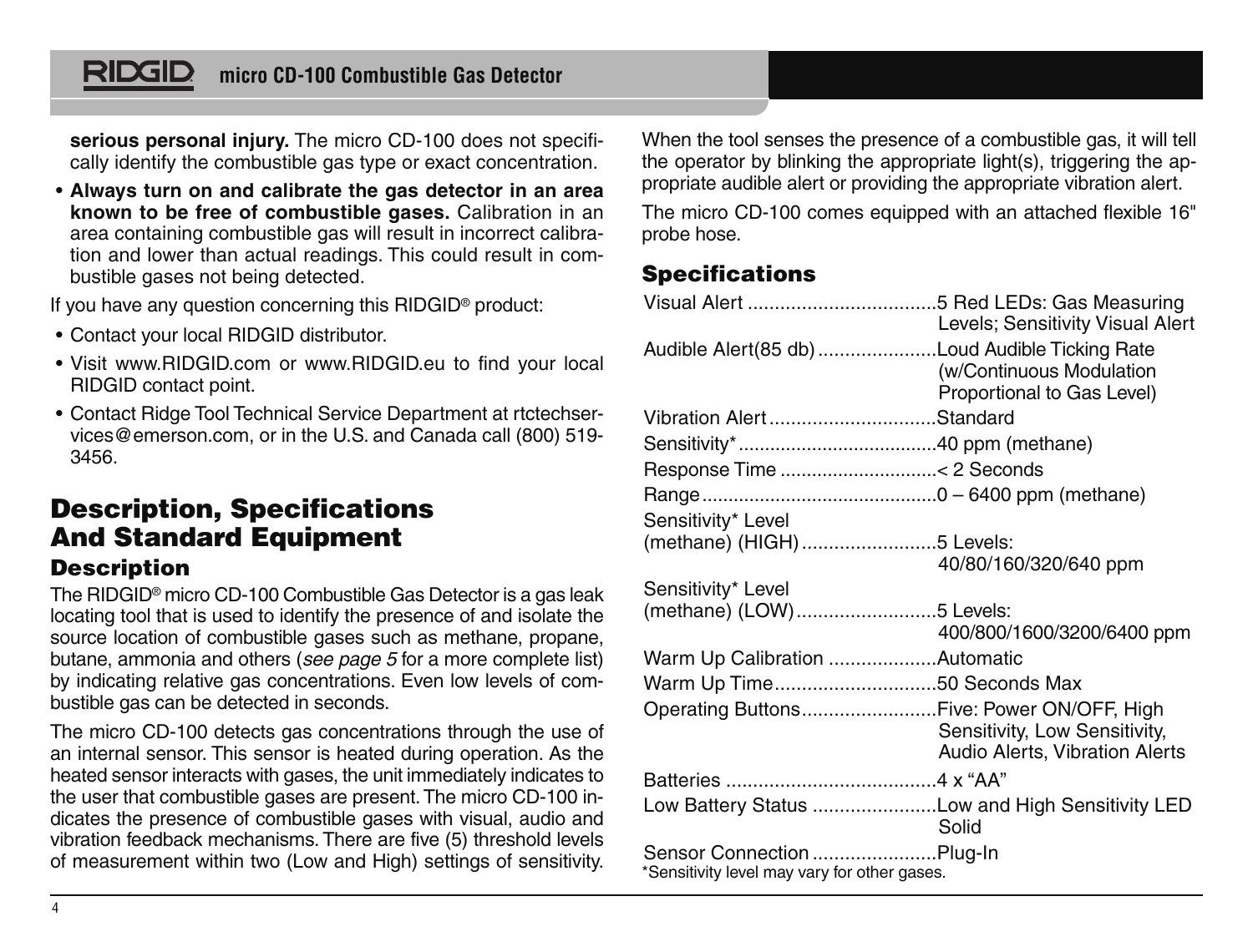

| Expected Sensor Life 5 Years |  |
|------------------------------|--|
|                              |  |
|                              |  |

#### **Detected Gases**

| <b>Gases Detected</b> | <b>Common Mixtures That Would Include</b><br>or Emit More Than One Of These Gases |
|-----------------------|-----------------------------------------------------------------------------------|
| Methane               |                                                                                   |
| Hydrogen              | Natural Gas*                                                                      |
| Propane               |                                                                                   |
| Ethylene              | <b>Paint Thinners</b>                                                             |
| Ethane                |                                                                                   |
| Hexane                |                                                                                   |
| Benzene               | <b>Industrial Solvents</b>                                                        |
| Iso-Butane            |                                                                                   |
| Ethanol               |                                                                                   |
| Acetaldehyde          | Dry Cleaning Fluids                                                               |
| Formaldehyde          |                                                                                   |
| Toluene               |                                                                                   |
| P-Xylene              | Gasoline                                                                          |
| Ammonia               |                                                                                   |
| Hydrogen Sulfide      |                                                                                   |

\* Natural Gas typically consists of a high percentage of methane and smaller percentages of propane and other gases.

#### **Features**

- 16" Adjustable Probe
- Replaceable Sensor
- TRI Mode Detection



**Figure 1 – RIDGID micro CD-100 Combustible Gas Detector**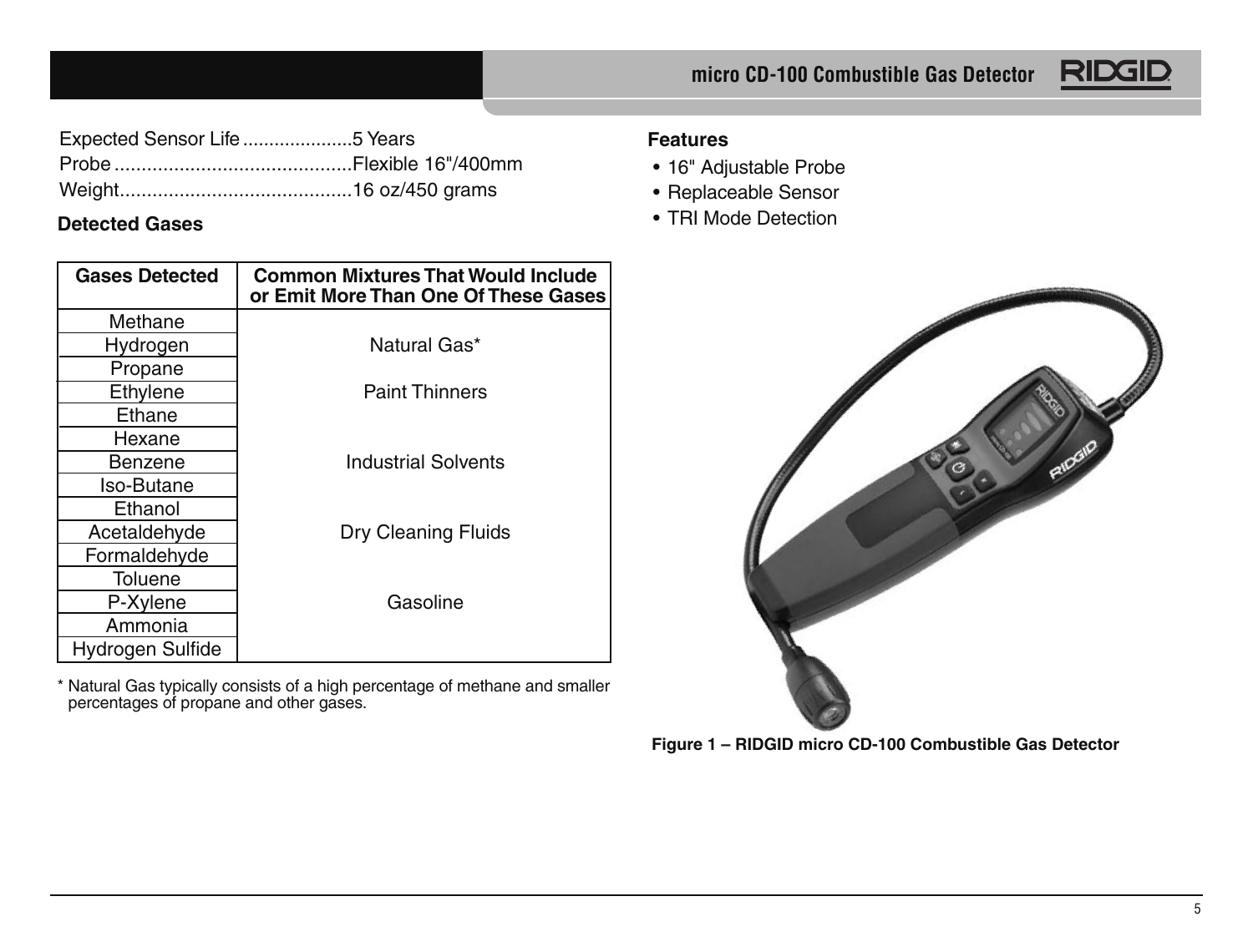**RIDGID** 



**Figure 2 – micro CD-100 Parts**

#### **Standard Equipment**

- micro CD-100
- Batteries 4 x AA
- Replaceable Gas Sensor
- Operator's Manual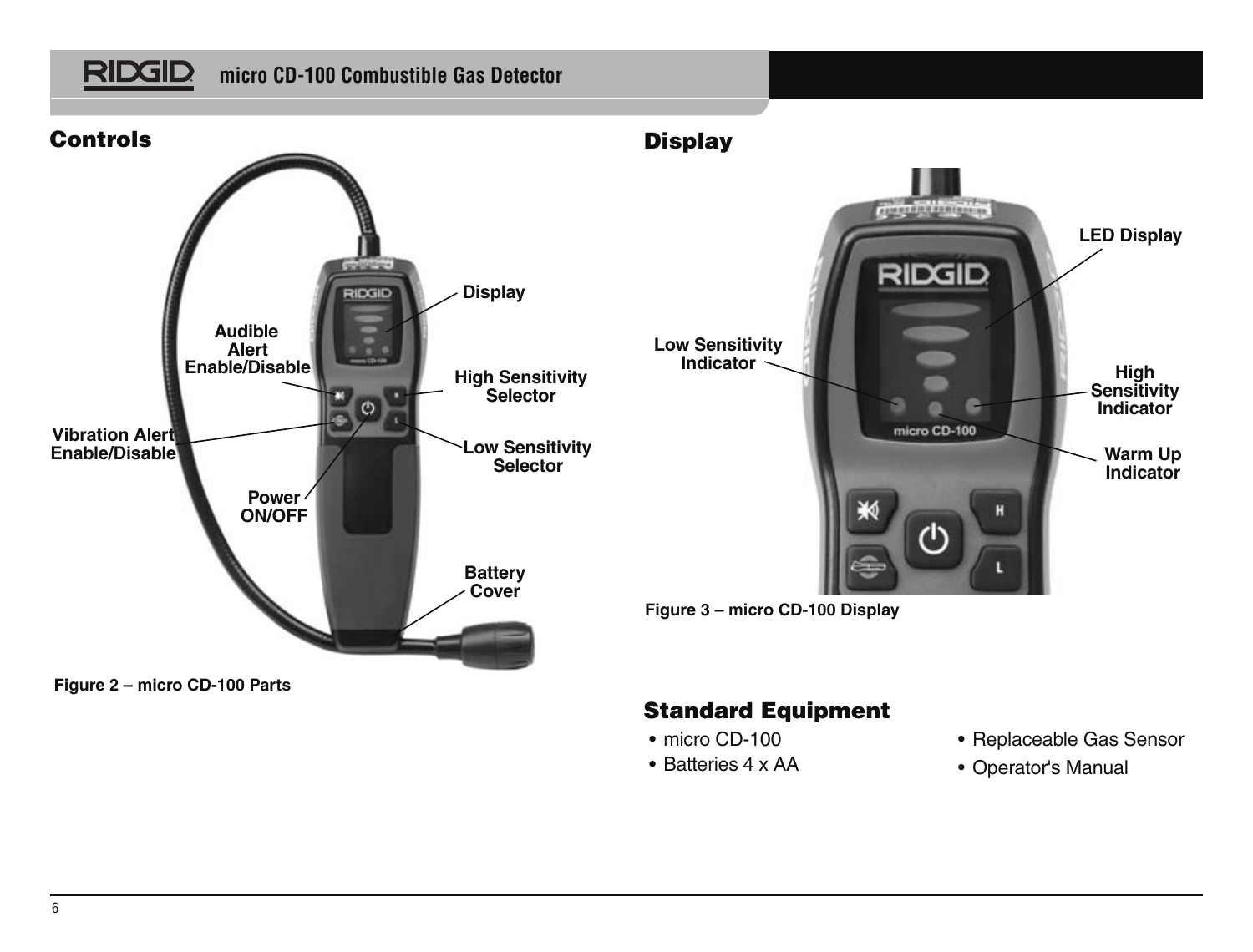



**Figure 4 – Removing Battery Compartment Cover**

## **Changing/Installing Batteries**

The micro CD-100 comes without the batteries installed. If the high sensitivity (yellow) and low sensitivity (white) lights are ON at the same time, this indicates that the batteries need to be replaced.

Remove the batteries prior to long term storage or shipment to prevent battery leakage. Never change batteries in the presence of combustible gases to reduce the risk of explosions, fires and other serious injury.

- 1. Depress the battery compartment cover catch (See Figure 4) and remove the cover. If needed, remove batteries
- 2. Install four AA alkaline batteries (LR6), observing correct polarity as indicated in the battery compartment.
- 3. Replace the battery compartment cover. Confirm securely attached.
- 4. Confirm battery cover clasp is locked. (Figure 5)



**Figure 5 – Battery Cover Clasp**

# **Pre-Operation Inspection**

#### **WARNING**

**Before each use, inspect your micro CD-100 and correct any problems to reduce the risk of injury or incorrect measurements.**

- 1. Clean any oil, grease or dirt from equipment. This aids inspection.
- 2. Inspect the micro CD-100 for any broken, worn, missing, misaligned or binding parts, or any other condition which may prevent safe and normal operation.
- 3. Check that the warning labels are present, firmly attached and readable. (See Figure 6.)
- 4. If any issues are found during the inspection, do not use the micro CD-100 until it has been properly serviced.
- 5. Following the Set-Up and Operation instructions, turn ON and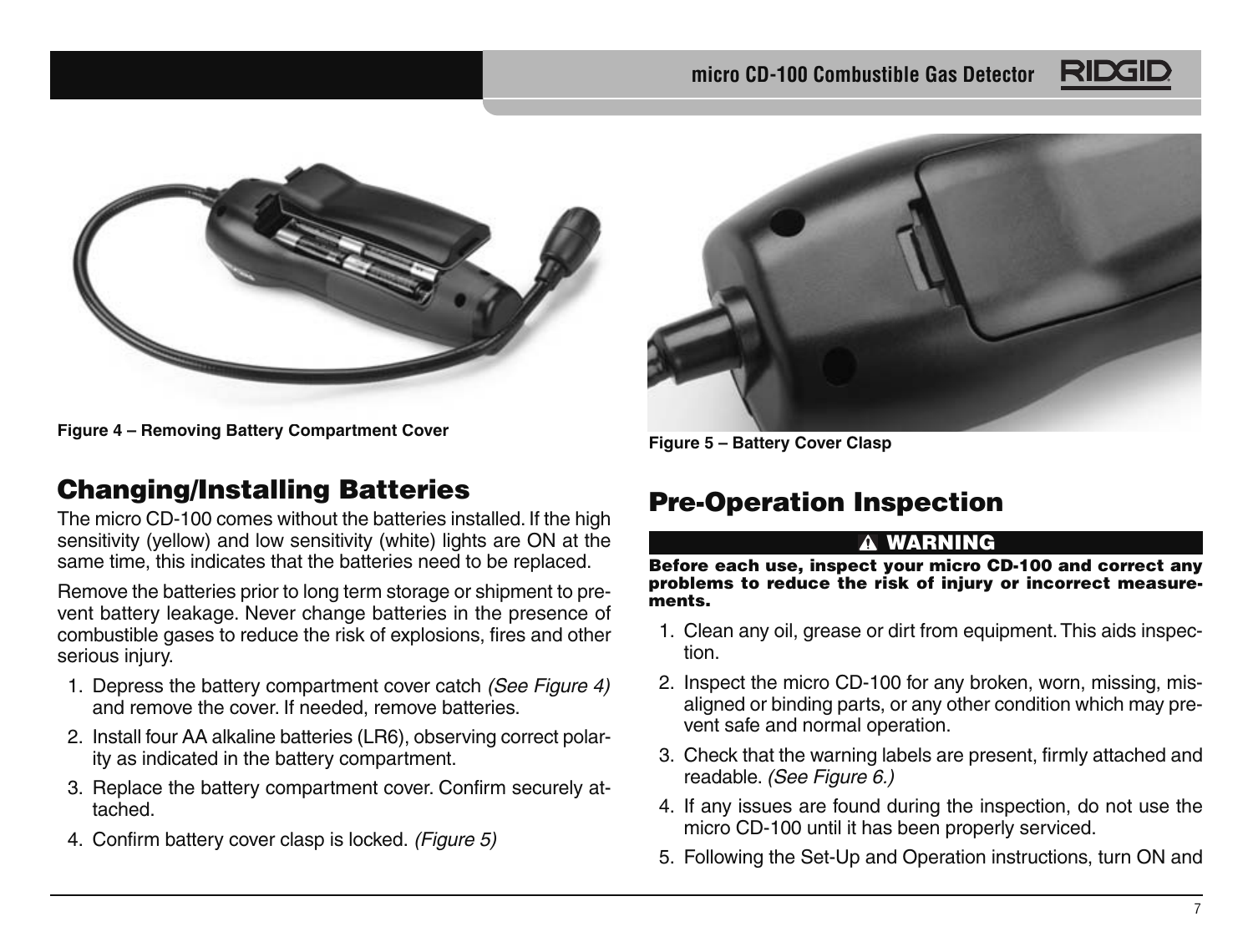calibrate the gas detector. Once calibration is complete use a combustible gas source (such as an unlit lighter), to confirm that the gas detector senses the gas. If the gas detector does not sense the gas, do not use the unit until it has been properly serviced. Remove the gas source and allow several minutes for the sensor to stabilize prior to use.



**Figure 6 – Warning Labels**

# **Set-Up and Operation**

#### **WARNING**

**High concentrations of combustible gases can cause explo sions, fires, asphyxia and other hazards that could cause se rious personal injury or death. Know the characteristics of the gas you are working with and use proper precautions to avoid hazardous conditions.**

**Do not use the micro CD-100 Combustible Gas Detector as a confined space or personal safety device. This could cause se rious personal injury. The micro CD-100 does not specifically identify the combustible gas type or exact concentration.**

**Always turn on and calibrate the gas detector in an area known to be free of combustible gases. Calibration in an area containing combustible gas will result in incorrect calibration and lower than actual readings. This could result in combustible gases not being detected.**

#### **Set up and Operate the gas detector according to these procedures to reduce the risk of fire, explosions and serious injury and incorrect measurements.**

- 1. Check for an appropriate work area as indicated in the General Safety Section.
- 2. Determine the application and confirm that you have the correct equipment. See the Specifications section for information on sensitivity, gases detected and other information.
- 3. Make sure that all equipment has been properly inspected.
- 4. In an area where combustible gases are known to not be present, turn on the gas detector by pressing and releasing the ON/OFF button. For one second the gas detector will vibrate, beep, and the first level red light will come on to indicate that the unit is ON. The gas detector then starts an approximately 50 second sensor heat up and calibration, during which the first level red light is blinking.

Once the calibration is complete, for one second, all level lights will flash, and if the audible and vibration alerts are ON, the unit will beep and vibrate. Then either the high (yellow) or low (white) light will be ON. If the high (yellow) and low (white) sensitivity lights are ON at the same time, this indicates that the batteries need to be replaced. If all display lights are ON, this indicates that the sensor has failed and that the unit needs to be serviced.

If the gas detector is left ON for more than five minutes with no activity, it will automatically shut OFF to conserve the batteries.

5. The Audible Alert and Vibration Alert retain the previous state the detector was last in and can be turned ON or OFF if de-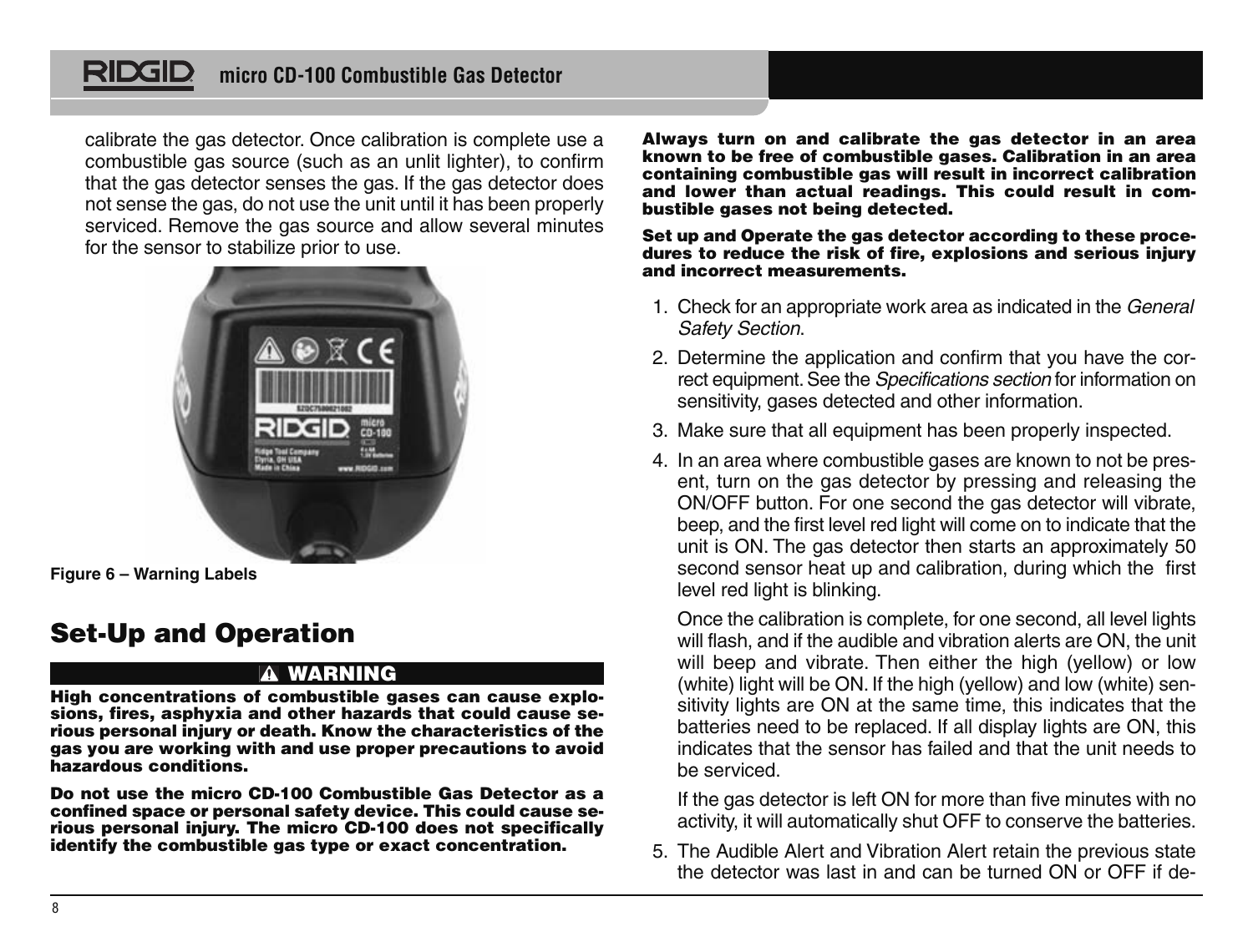sired. Press and release the Audible Alert button to turn it ON and OFF. The gas detector will beep once when the Audible Alert is turned ON and OFF. Press and release the Vibration Alert button to turn it ON and OFF. The gas detector will vibrate twice when turning the Vibration Alert ON and vibrate once when turning the Vibration Alert OFF.

6. Enter the area to be monitored. Pay close attention to the gas level indicators (see Table 1). As gas levels increase, more red level lights will come on and the frequency of the Audible Alert beeping and the Vibration Alert vibration will increase. See Table 1 for information on methane concentration levels and gas detector feedback.

**Table 1 – Gas Detector Feedback For Methane Concentration Levels** 

| <b>Low Sensitivity</b> | <b>High Sensitivity</b> |     | <b>Level Lights</b> |             |        |     | <b>Audible Alert</b> |
|------------------------|-------------------------|-----|---------------------|-------------|--------|-----|----------------------|
| <b>White Light ON</b>  | Yellow Light ON         | L1  | 12                  | L3          | L4     | L5  | Beeping              |
| $< 400$ ppm            | $< 40$ ppm              | 0FF | 0FF                 | LOFF        | [0F]   | OFF | 1 cyc/sec            |
| 400800 ppm             | $4080$ ppm              | ΩN  | 0FF                 | <b>LOFF</b> | I OFF  | OFF | 1.02 cyc/sec         |
| $8001600$ ppm          | $80160$ ppm             | ΩN  | ΩN                  | l OFF       | LOFF I | OFF | 1.2 cyc/sec          |
| $16003200$ ppm         | $160320$ ppm            | ΟN  | ΩN                  | ON          | OFF I  | OFF | 1.65 cyc/sec         |
| 32006400 ppm           | 320640 ppm              | ΩN  | ΩN                  | ΩN          | 0N     | OFF | 3.25 cyc/sec         |
| $>6400$ ppm            | $>640$ ppm              | ΟN  | 0N                  | 0N          | ΩN     | 0N  | 6.25 cyc/sec         |

\* Gas Concentration levels may differ depending on the specific gas detected

When the gas detector is turned ON it is in whatever sensitivity state it was last in. In the low sensitivity setting, the lowest concentration of methane detected is 400 ppm. Switch the sensitivity to the high setting by pressing the high sensitivity button (H). This will be indicated by the yellow light in the bottom right of the display. In the high sensitivity setting, the gas detector is ten times more sensitive, with the lowest concentration of methane detected at 40 ppm. Sensitivity can be changed at

any time by pressing the High Sensitivity (H) or Low Sensitivity (L) buttons.

If locating a leak, use the gas detector to find areas of lower gas concentration and follow back to the source. In a piping system, trace the system, stopping at the joints to monitor the gas levels.

7. When gas detection is complete, turn the micro CD-100 OFF by pressing the ON/OFF button.

# **Maintenance**

## **Cleaning**

Do not immerse the micro CD-100 in water. Wipe off dirt with a damp soft cloth. Do not use aggressive cleaning agents or solutions. Treat the instrument as you would a telescope or camera.

## **Sensor Calibration/Replacement**

The micro CD-100 requires no calibration other than that done at regular start up. If the sensor should fail, the sensor (Catalog Part #31948) can be replaced by a RIDGID Independent Authorized Service Center.

# **Storage**

The RIDGID micro CD-100 Combustible Gas Detector must be stored in a dry secure area between -10°C (14°F) and 60°C (158°F).

Store the tool in a locked area out of the reach of children and people unfamiliar with the micro CD-100.

Remove the batteries before any long period of storage or shipping to avoid battery leakage.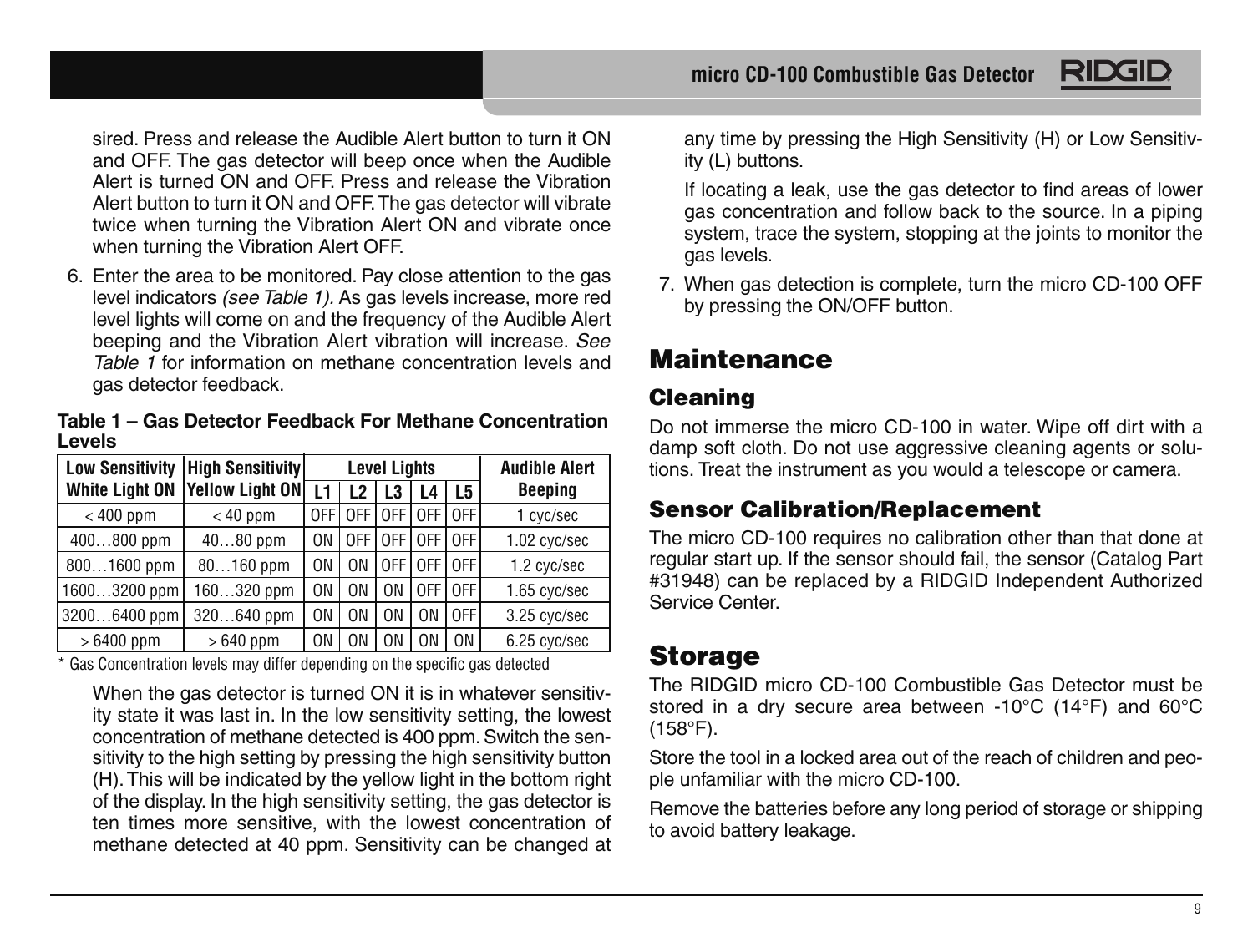

## **Service and Repair**

#### **WARNING**

**Improper service or repair can make the RIDGID micro CD-100 Combustible Gas Detector unsafe to operate.**

Service and repair of the micro CD-100 must be performed by an authorized RIDGID service technician.

For information on your nearest RIDGID Independent Service Center or any service or repair questions:

- Contact your local RIDGID distributor.
- Visit www.RIDGID.com or www.RIDGID.eu to find your local RIDGID contact point.
- Contact Ridge Tool Technical Service Department at rtctechservices@emerson.com, or in the U.S. and Canada call (800) 519- 3456.

# **Disposal**

Parts of the RIDGID micro CD-100 Combustible Gas Detector contain valuable materials and can be recycled. There are companies that specialize in recycling that may be found locally. Dispose of the com ponents in compliance with all applicable regulations. Contact your local waste management authority for more information.



**For EC Countries:** Do not dispose of electrical equipment with household waste!

According to the European Guideline 2002/96/EC for Waste Electrical and Electronic Equipment and its implementation into national legislation, electrical equip-

ment that is no longer usable must be collected separately and disposed of in an environmentally correct manner.

# **Battery Disposal**

For EC countries: Defective or used batteries must be recycled according to the guideline 2006/66/EEC.

# **Troubleshooting**

| <b>POSSIBLE REASON</b><br><b>PROBLEM</b>                                                                                                          |                                                 | <b>SOLUTION</b>                                               |  |  |
|---------------------------------------------------------------------------------------------------------------------------------------------------|-------------------------------------------------|---------------------------------------------------------------|--|--|
| The battery is discharged (unable to heat the sen-<br>High (Yellow) and Low<br>(White) sensitivity<br>sor).<br>lights are ON at the<br>same time. |                                                 | The batteries are low and need to be changed.                 |  |  |
| All display lights are<br>ON at the same time.                                                                                                    | The sensor (or the sensor heater) is defective. | Shut OFF unit. Sensor or entire unit should be re-<br>placed. |  |  |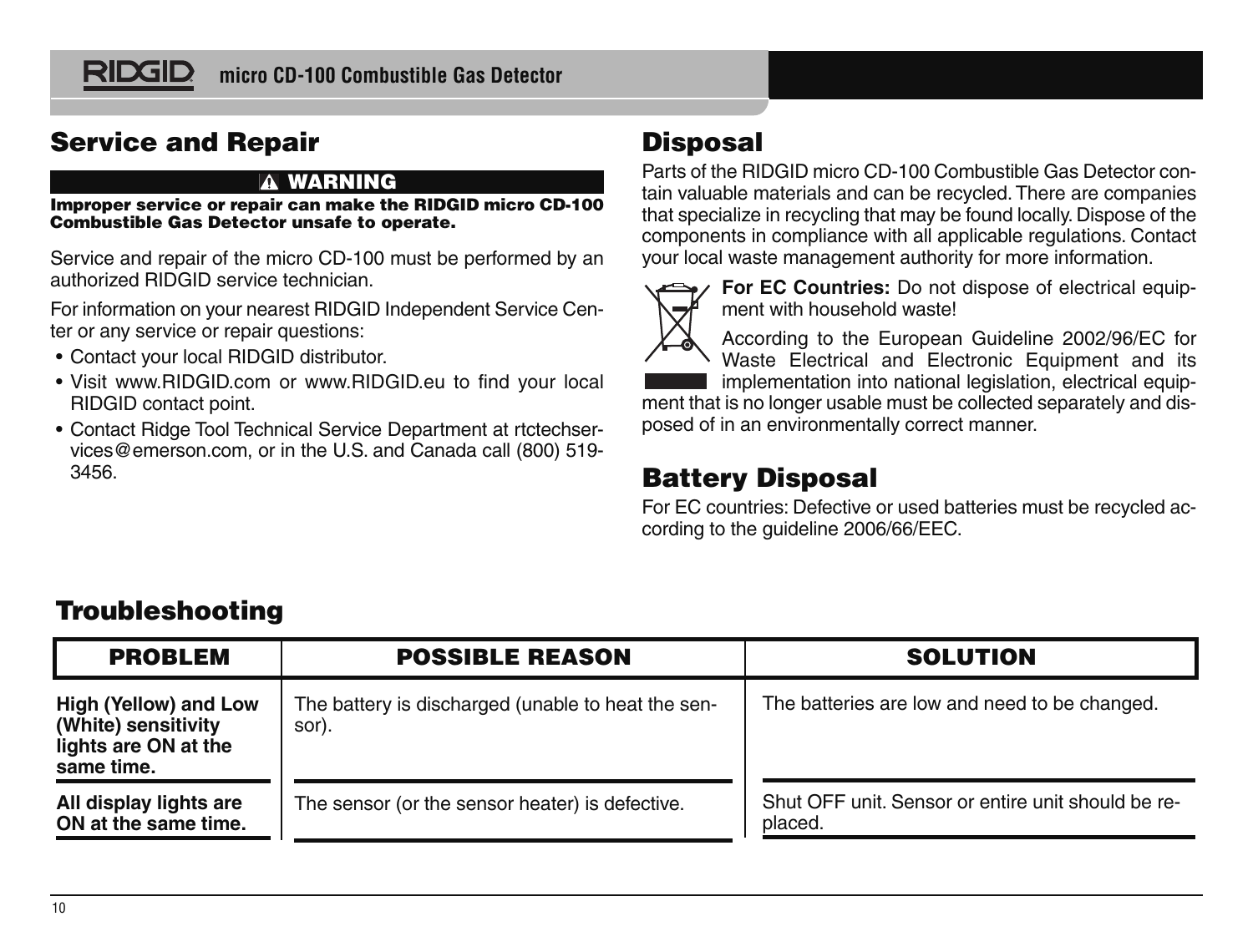# **micro CD-100**

# **Détecteur de gaz combustibles micro CD-100**



#### $\mathbf{\Lambda}$ **AVERTISSEMENT**

**Familiarisez-vous bien avec le mode d'emploi avant d'utiliser l'appareil. L'incompréhension ou le non-respect des consignes ci-après augmente raient les risques de choc électrique, d'incendie et/ou d'accident grave.**

#### **Détecteur de gaz combustibles micro CD-100**

Notez ci-dessous le numéro de série indiqué sur la plaque signalétique de l'instrument pour future référence.

Nº de

série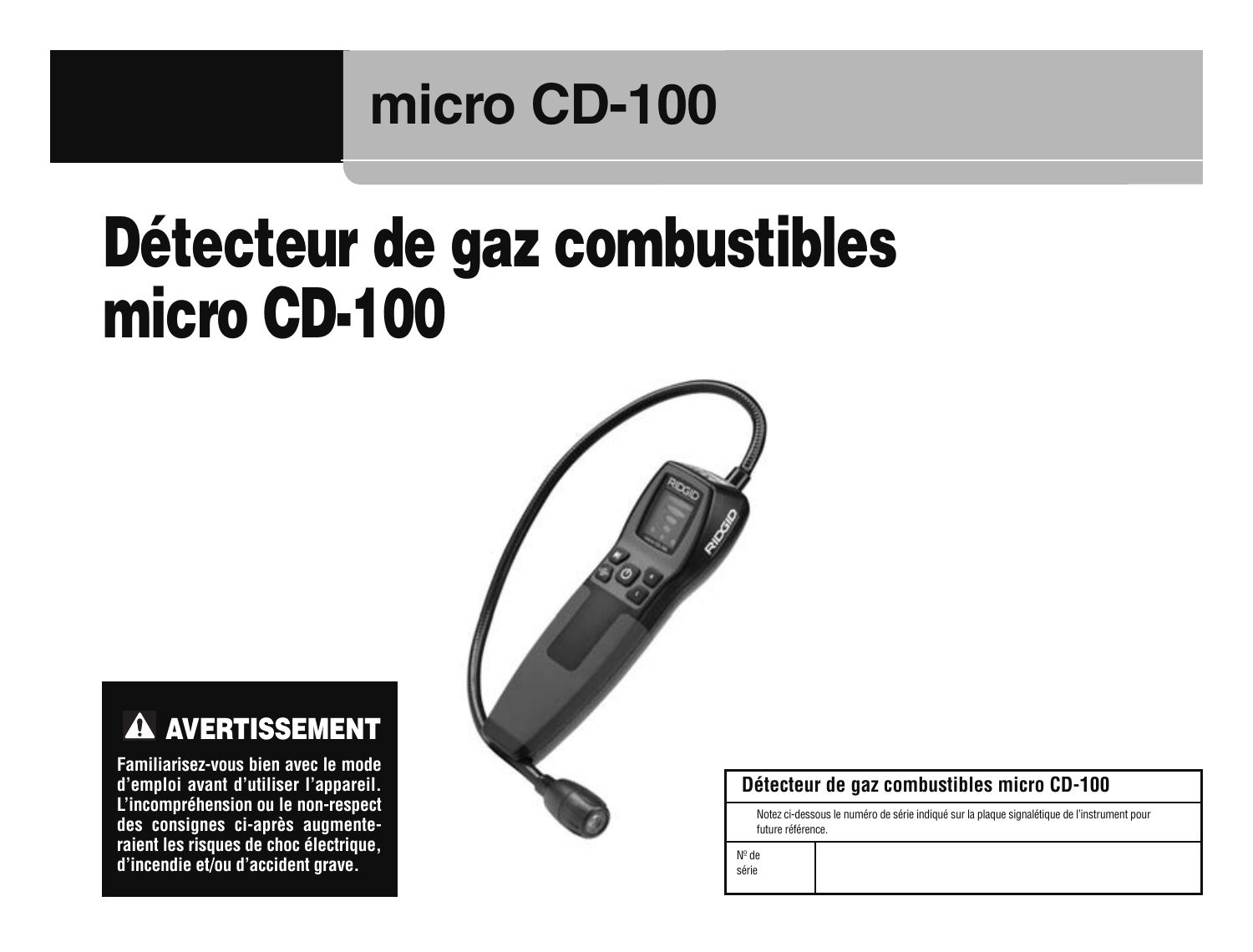

# **Table des matières**

| Fiche d'enregistrement du numéro                                                 |  |
|----------------------------------------------------------------------------------|--|
|                                                                                  |  |
| Consignes générales de sécurité                                                  |  |
| Consignes de sécurité spécifiques<br>Sécurité du détecteur de gaz combustibles15 |  |
| Description, caractéristiques techniques et<br>équipements standards             |  |
|                                                                                  |  |
|                                                                                  |  |
|                                                                                  |  |
| Entretien                                                                        |  |
|                                                                                  |  |
|                                                                                  |  |

\*Traduit de l'anglais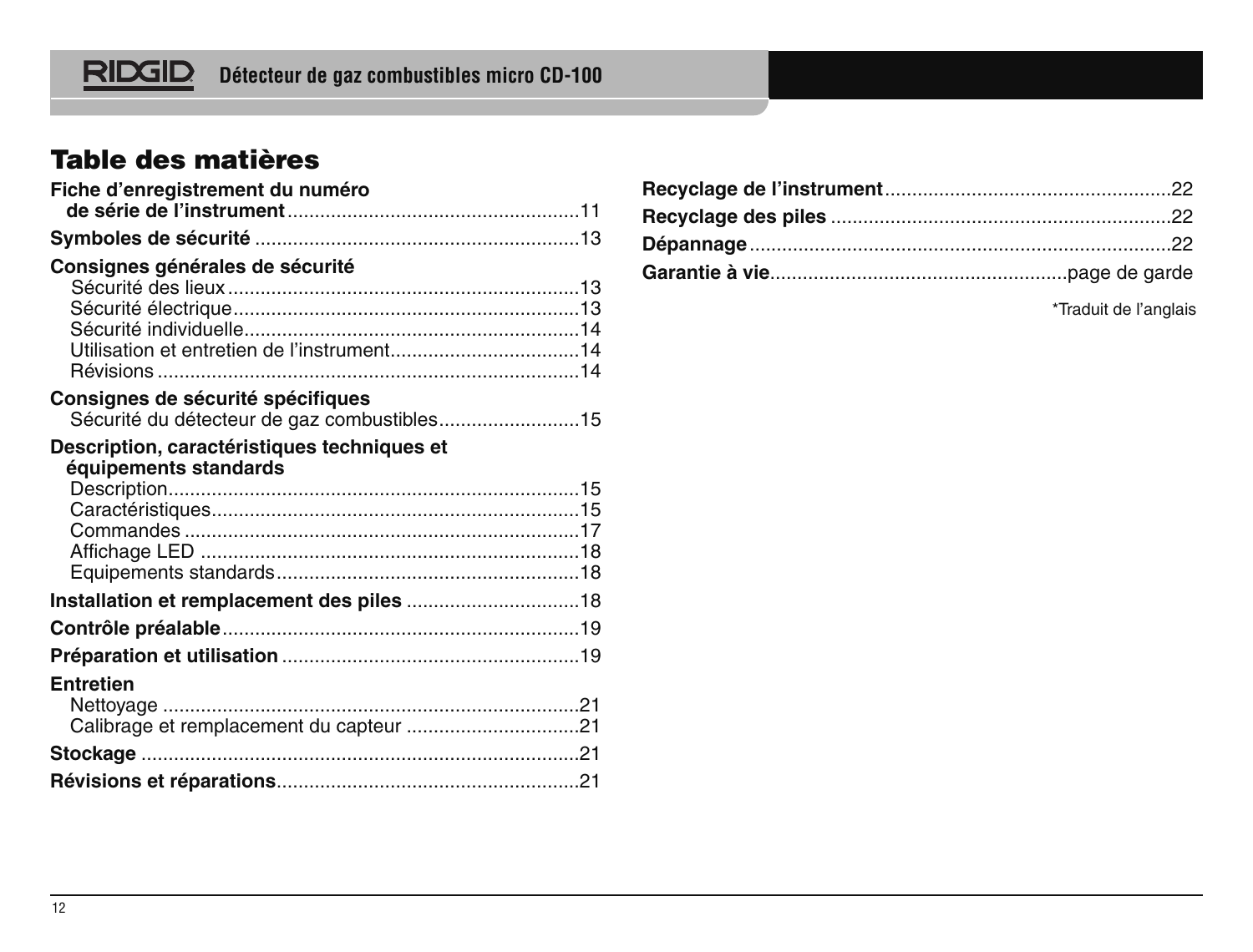

## **Symboles de sécurité**

Des symboles et mots clés spécifiques, utilisés à la fois dans ce mode d'emploi et sur l'instrument lui-même, servent à signaler d'importants risques de sécurité. Ce qui suit permettra de mieux comprendre la signification de ces mots clés et symboles.



Ce symbole sert à vous avertir aux dangers physiques potentiels. Le respect des consignes qui le suivent vous permettra d'éviter les risques de blessures graves ou mortelles.



Le terme DANGER signifie une situation dangereuse potentielle qui, faute d'être évitée, provoquerait la mort ou de graves blessures corporelles. **DANGER**

**AVERTISSEMENT L**e terme AVERTISSEMENT signifie une situation dangereuse potentielle qui, faute d'être évitée, serait suscep-<br>tible d'entraîner la mort ou de graves blessures corporelles.



Le terme ATTENTION signifie une situation dangereuse potentielle qui, faute d'être évitée, serait susceptible d'entraîner des blessures corporelles légères ou modérées. **ATTENTION**



Le terme NOTA signifie des informations concernant la protection des biens. **NOTA**

Ce symbole indique la nécessité de lire le manuel soigneusement avant d'utiliser le matériel. Le mode d'emploi renferme d'importantes informations concernant la sécurité d'utilisation du matériel.

## **Consignes générales de sécurité**

#### **AVERTISSEMENT**

**Familiarisez-vous avec l'ensemble du mode d'emploi. Le non respect des consignes d'utilisation et de sécurité ci-après aug menterait les risques de choc électrique, d'incendie et/ou de grave blessure corporelle.**

#### **CONSERVEZ CES INSTRUCTIONS !**

Au besoin, la Déclaration de conformité n° 890-011-320.10 de la Communauté européenne accompagnera ce manuel.

## **Sécurité des lieux**

• **Assurez-vous de la propreté et du bon éclairage des lieux.**

Les zones encombrées ou mal éclairées sont une invitation aux accidents.

- **N'utilisez pas d'instruments de ce type en présence de matières explosives telles que liquides, gaz ou poussières combustibles.** Ce type d'instrument peut produire des étincelles susceptibles d'enflammer les poussières et émanations combustibles.
- **Eloignez les enfants et les curieux lors de l'utilisation de ce type d'instrument.** Les distractions risquent de vous faire perdre le contrôle de l'appareil.

#### **Sécurité électrique**

• **Evitez tout contact physique avec les objets reliés à la terre tels que canalisations, radiateurs, cuisinières et réfrigéra-**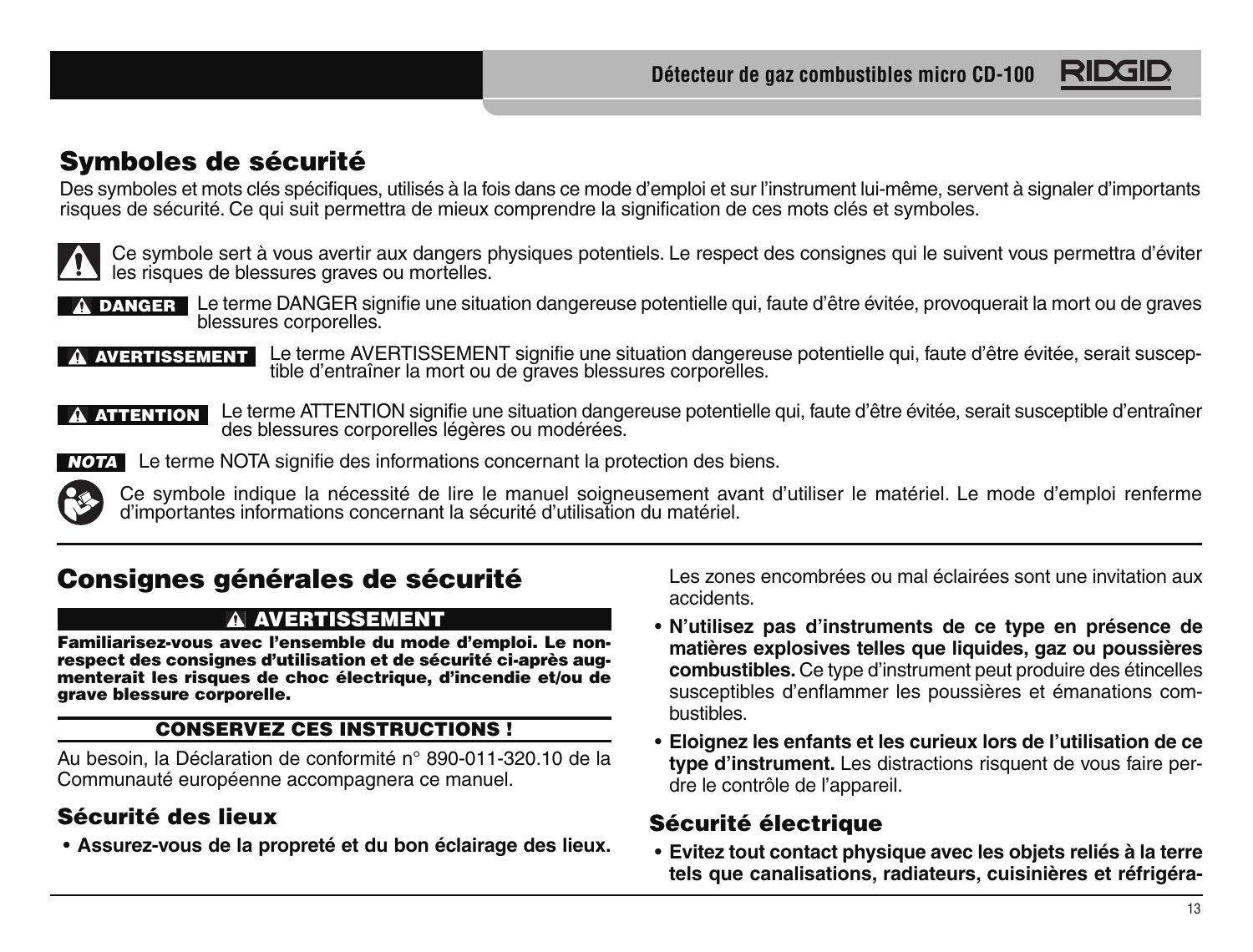**teurs.** Tout contact avec la terre augmenterait les risques de choc électrique.

• **N'exposez pas l'appareil à la pluie ou aux intempéries.** Toute pénétration d'eau à l'intérieur d'un appareil électrique augmenterait les risques de choc électrique.

## **Sécurité individuelle**

- **Soyez attentif, faites attention à ce que vous faites et faites preuve de bon sens.** N'utilisez pas ce type d'appareil lorsque vous êtes fatigués, sous l'influence de drogues, de l'alcool ou de médicaments. Lors de l'utilisation d'un appareil de ce type, un instant d'inattention risque d'entraîner de graves lésions corporelles.
- **Prévoyez les équipements de protection individuelle nécessaires.** Portez systématiquement une protection oculaire. Le port d'un masque à poussière, de chaussures de sécurité antidérapantes, d'un casque de chantier ou de protecteurs d'oreilles s'impose lorsque les conditions l'exigent.
- **Ne vous mettez pas en porte-à-faux.** Maintenez une bonne position de travail et un bon équilibre à tout moment. Cela vous permettra de mieux contrôler l'appareil en cas d'imprévu.

## **Utilisation et entretien du matériel**

- **Ne forcez pas l'appareil. Prévoyez un appareil adapté aux travaux envisagés.** L'appareil approprié fera le travail plus efficacement et avec un plus grand niveau de sécurité lorsqu'il tourne au régime prévu.
- **N'utilisez pas l'appareil si son interrupteur marche/arrêt ne fonctionne pas correctement.** Tout appareil qui ne peut pas être contrôlé par son interrupteur est dangereux et doit être réparé.
- **Retirez les piles de l'appareil avant de le régler, de changer ses accessoires ou de le ranger.** De telles mesures préventives limiteront les risques de blessure.
- **Rangez tout appareil non utilisé hors de la portée des enfants et des individus qui n'ont pas été familiarisés avec ce type de matériel ou son mode d'emploi.** Les appareils électriques peuvent devenir dangereux s'ils tombent entre les mains d'utilisateurs non initiés.
- **Veillez à l'entretien de l'appareil.** Examinez-le pour signes de désalignement, de grippage, d'absence ou de bris de ces composants, et de toute autre anomalie qui risquerait de nuire à son bon fonctionnement. Le cas échéant, faire réparer l'appareil avant de l'utiliser. De nombreux accidents sont provoqués par des appareils mal entretenus.
- **Servez-vous de l'appareil et de ses accessoires selon les consignes ci-présentes en tenant compte des conditions de travail et des travaux envisagés.** L'utilisation de ce matériel à des fins autres que celles prévues pourrait s'avérer dangereux.
- **Utilisez exclusivement les accessoires prévus par le fabricant pour votre type d'appareil particulier.** L'utilisation d'acces soires adaptés à d'autres types d'appareil risque de s'avérer dangereuse.
- **Assurez la parfaite propreté de l'appareil.** Cela permettra de mieux le contrôler.

#### **Révisions**

• **Confiez les révisions de ce matériel a un réparateur qualifié utilisant exclusivement des pièces de rechange identiques à celles d'origine.** Cela assurera la sécurité intrinsèque du matériel.

# **Consignes de sécurité spécifiques**

#### **AVERTISSEMENT**

**La section suivante contient d'importantes consignes de sécurité qui s'adressent spécifiquement à ce type d'instrument.**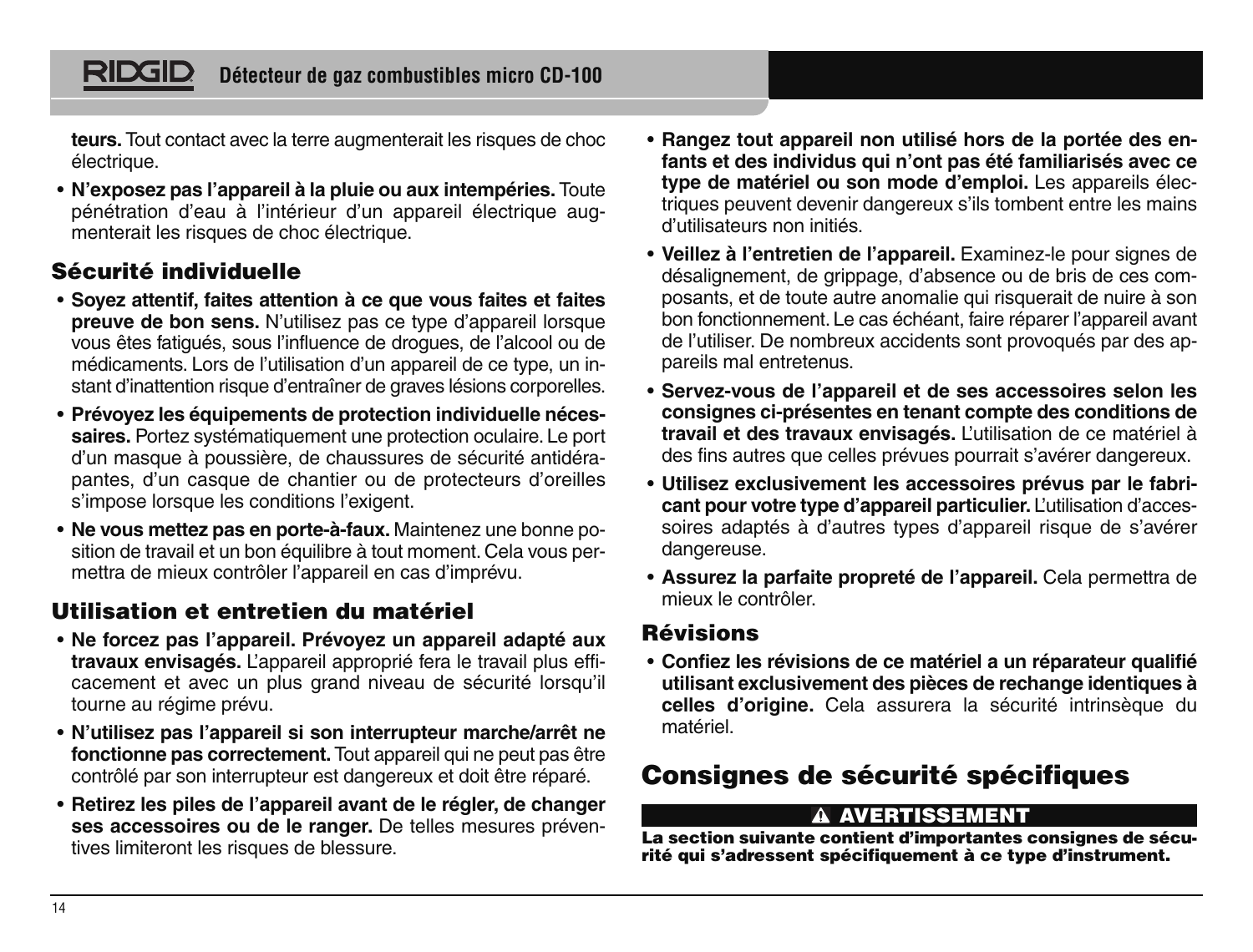**Afin de limiter les risques d'incendie et de choc électrique ou autres blessures graves, lisez le mode d'emploi soigneusement avant d'utiliser le détecteur de gaz combustibles CD100.**

#### **CONSERVEZ CES INSTRUCTIONS !**

Gardez le présent manuel à portée de main de l'utilisateur.

#### **Sécurité du détecteur de gaz combustibles**

- **Des concentrations élevées de gaz combustibles peuvent provoquer des explosions, des incendies, l'asphyxie et autres dangers susceptibles d'occasionner des blessures graves ou mortelles.** Familiarisez-vous avec les caractéristiques du type de gaz en présence et appliquez les précautions appropriées afin d'éviter de tels dangers.
- **Ne pas utiliser le détecteur de gaz combustibles micro CD-100 en tant que dispositif de sécurité d'endroits clos ou individuel. Cela risquerait d'entraîner de graves lésions.** Le micro CD-100 ne permet pas d'identifier le type exact ou la concentration précise du gaz combustible présent.

En cas de questions concernant ce produit Ridge Tool :

- Consultez votre distributeur RIDGID®.
- Consultez les sites www.RIDGID.com ou www.RIDGID.eu pour localiser le représentant RDGID le plus proche.
- Consultez les services techniques de Ridge Tool par mail adressé à rtctechservices@emerson.com, ou, à partir des Etats-Unis et du Canada, en composant le (800)519-3456.

## **Description, caractéristiques techniques et équipements de base Description**

Le détecteur de gaz combustibles RIDGID® micro CD-100 est un détecteur de fuites de gaz qui permet de signaler la présence et localiser la source de nombreux types de gaz, notamment méthane, propane, butane et ammoniac (se reporter à la page 16 pour une liste plus exhaustive). Même de faibles concentrations de gaz combustibles peuvent être détectées en quelques secondes.

RIDG

Le micro CD-100 fait appel à un capteur interne pour détecter les concentrations de gaz. Ce capteur est chauffé en cours d'opération. Le capteur chauffé réagit au gaz et avertit instantanément l'utilisateur de la présence de gaz combustibles. Le micro CD-100 signale la présence de gaz combustibles par le biais de mécanismes d'avertissement visuels, audio et vibratoires. L'appareil dispose de cinq (5) seuils et de deux plages (haute et base) de sensibilité. Lorsque l'instrument détecte la présence d'un gaz combustible, il avertit l'utilisateur en faisant clignoter le(s) témoin(s) approprié(s) ou en déclenchant l'alarme audible ou vibratoire correspondante.

Le micro CD-100 est livré avec une sonde flexible de 16 pouces de long.

## **Caractéristiques techniques**

|                                                       | concentration des gaz, alerte<br>visuelle de sensibilité             |
|-------------------------------------------------------|----------------------------------------------------------------------|
| Alarme audible (85db) Cliquetis sonore strident (avec | modulation de cadence en<br>fonction de la concentration<br>des gaz) |
| Alarme vibratoire Standard                            |                                                                      |
|                                                       |                                                                      |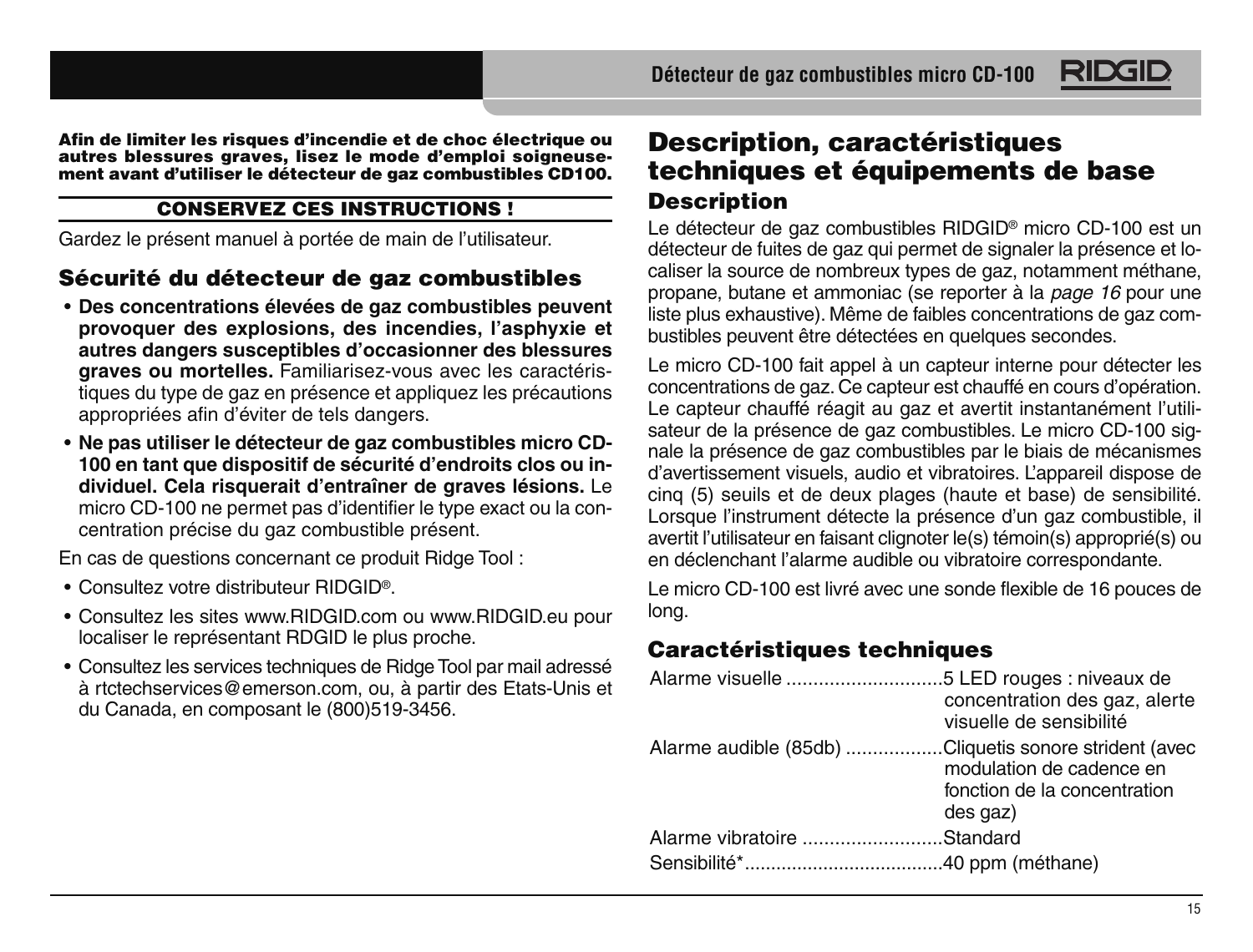# **RIDGID**

## **Détecteur de gaz combustibles micro CD-100**

| Niveau de sensibilité*                              |                                                                          |
|-----------------------------------------------------|--------------------------------------------------------------------------|
| maxi (méthane)5 niveaux :                           |                                                                          |
|                                                     | 40/80/160/320/640 ppm                                                    |
| Niveau de sensibilité*                              |                                                                          |
| mini (méthane) 5 niveaux :                          |                                                                          |
|                                                     | 400/800/1600/3200/6400 ppm                                               |
| Préchauffage et calibrage Automatiques              |                                                                          |
| Durée de préchauffage 50 secondes maxi              |                                                                          |
| Touches de fonctionnement Cing: Marche/Arrêt, haute | sensibilité, basse sensibilité,<br>alarmes audio, alarmes<br>vibratoires |
|                                                     |                                                                          |
| Témoin de chargeLED haute et basse sensibilité      |                                                                          |
|                                                     |                                                                          |
| Longévité anticipée du capteur5 ans                 |                                                                          |
|                                                     |                                                                          |
|                                                     |                                                                          |

\*Le niveau de sensibilité peut varier selon le type de gaz en question.

#### **Gaz détectés**

| Gaz détectés        | Composés courants susceptibles de retenir<br>ou d'émettre un ou plusieurs de ces gaz |
|---------------------|--------------------------------------------------------------------------------------|
| Méthane             |                                                                                      |
| Azote               | Gaz naturel*                                                                         |
| Propane             |                                                                                      |
| Ethylène            | <b>Diluants</b>                                                                      |
| Ethane              |                                                                                      |
| Hexane              |                                                                                      |
| Benzène             | Solvants industriels                                                                 |
| Isobutane           |                                                                                      |
| Ethanol             |                                                                                      |
| Acétaldéhyde        | Produits de nettoyage à sec                                                          |
| Formaldéhyde        |                                                                                      |
| Toluène             |                                                                                      |
| P-xylène            | Essence                                                                              |
| Ammoniaque          |                                                                                      |
| Sulfure d'hydrogène |                                                                                      |

\* Le gaz naturel est généralement composé principalement de méthane et de plus faibles concentrations de propane et autres gaz.

#### **Avantages principaux**

- Flexible à mémoire de 40 cm
- Capteur remplaçable
- Détection 3 modes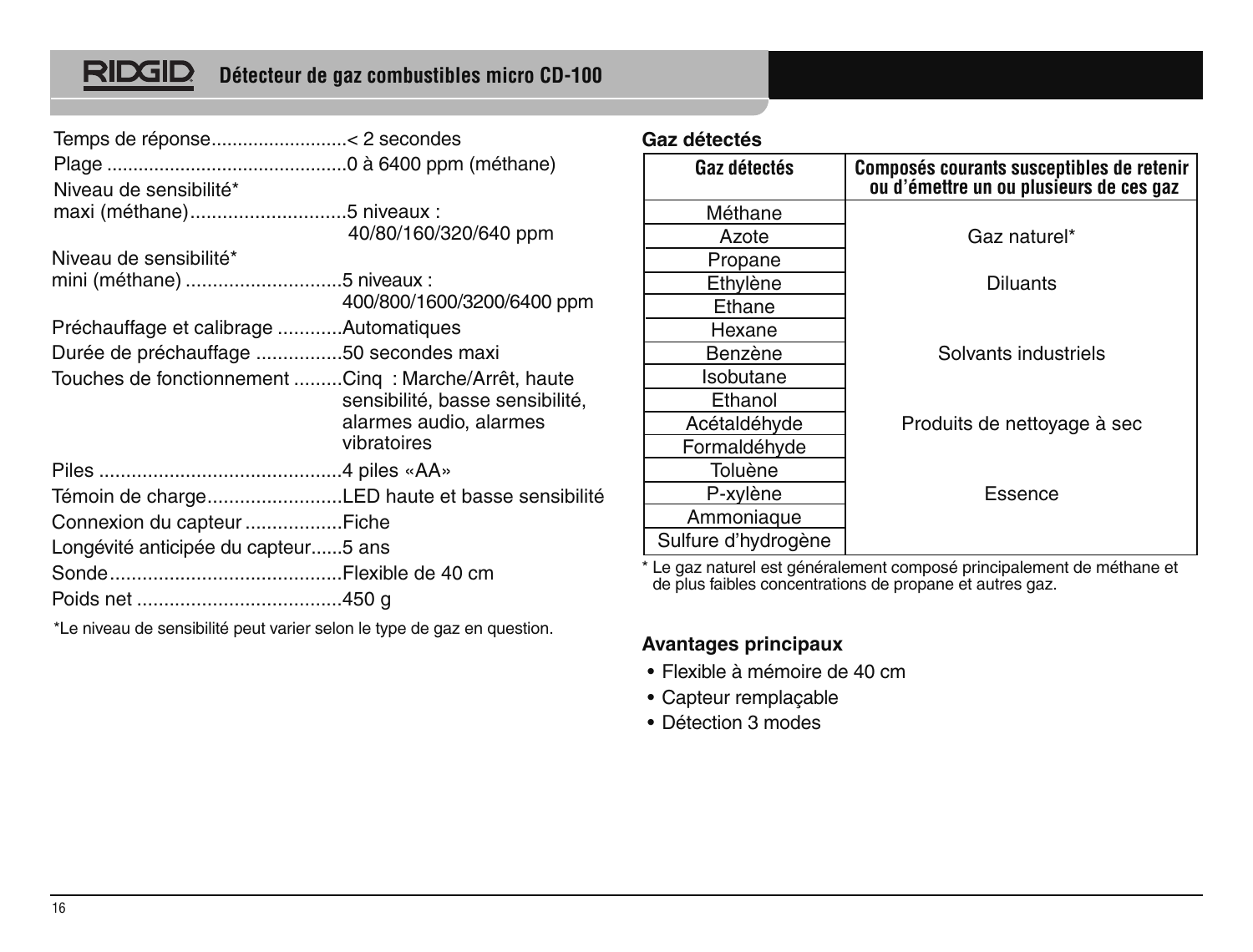## **Détecteur de gaz combustibles micro CD-100**





**Figure 2 – Composants du micro CD-100**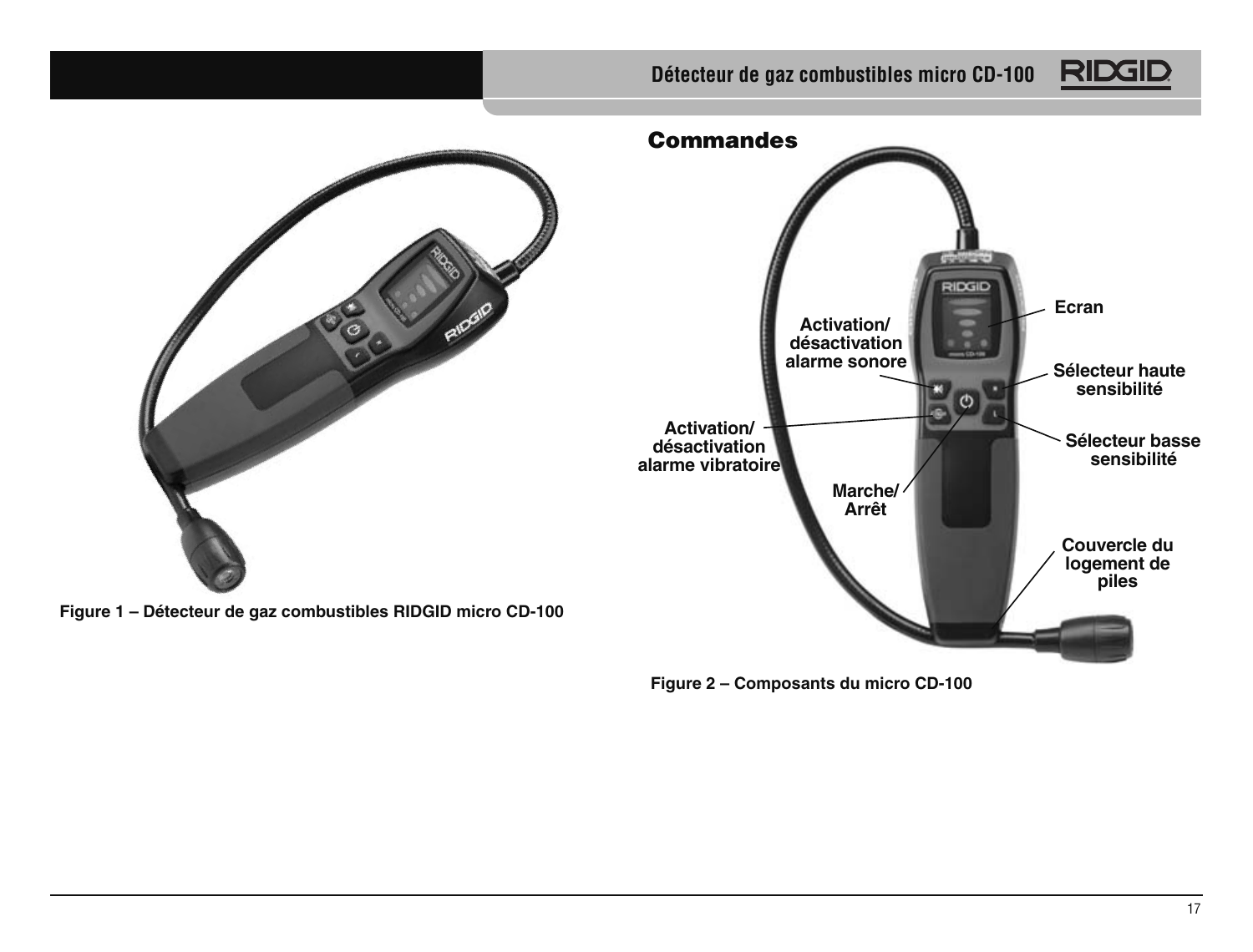#### RIDGID **Détecteur de gaz combustibles micro CD-100**

## **Ecran d'affichage**



**Figure 3 – Ecran d'affichage du micro CD-100**

#### **Equipements standards**

- micro CD-100
- Piles (4 x AA)
- Capteur de gaz remplaçable
- Mode d'emploi





## **Installation et remplacement des piles**

Le micro CD-100 est livré sans les piles installées. Les piles devront être remplacées dès que les témoins jaune (haute sensibilité) et blanc (basse sensibilité) s'allument simultanément.

Afin d'éviter les risques de fuite d'électrolyte, retirez les piles de l'instrument avant son stockage prolongé ou son transport. Afin de limiter les risques d'explosion, d'incendie et autres accidents graves, ne jamais remplacer les piles en présence de gaz combustibles.

- 1. Appuyez sur le loquet du couvercle du logement de piles, puis retirez le couvercle *(Figure 4)*. Le cas échéant, retirez les piles existantes.
- 2. Installez quatre piles alcalines AA type LR6 en respectant la polarité indiqué dans le logement de piles.
- 3. Réinstallez le couvercle du logement de piles et vérifiez qu'il est bien engagé.
- 4. Assurez-vous de l'enclenchement du loquet du couvercle (Figure 5).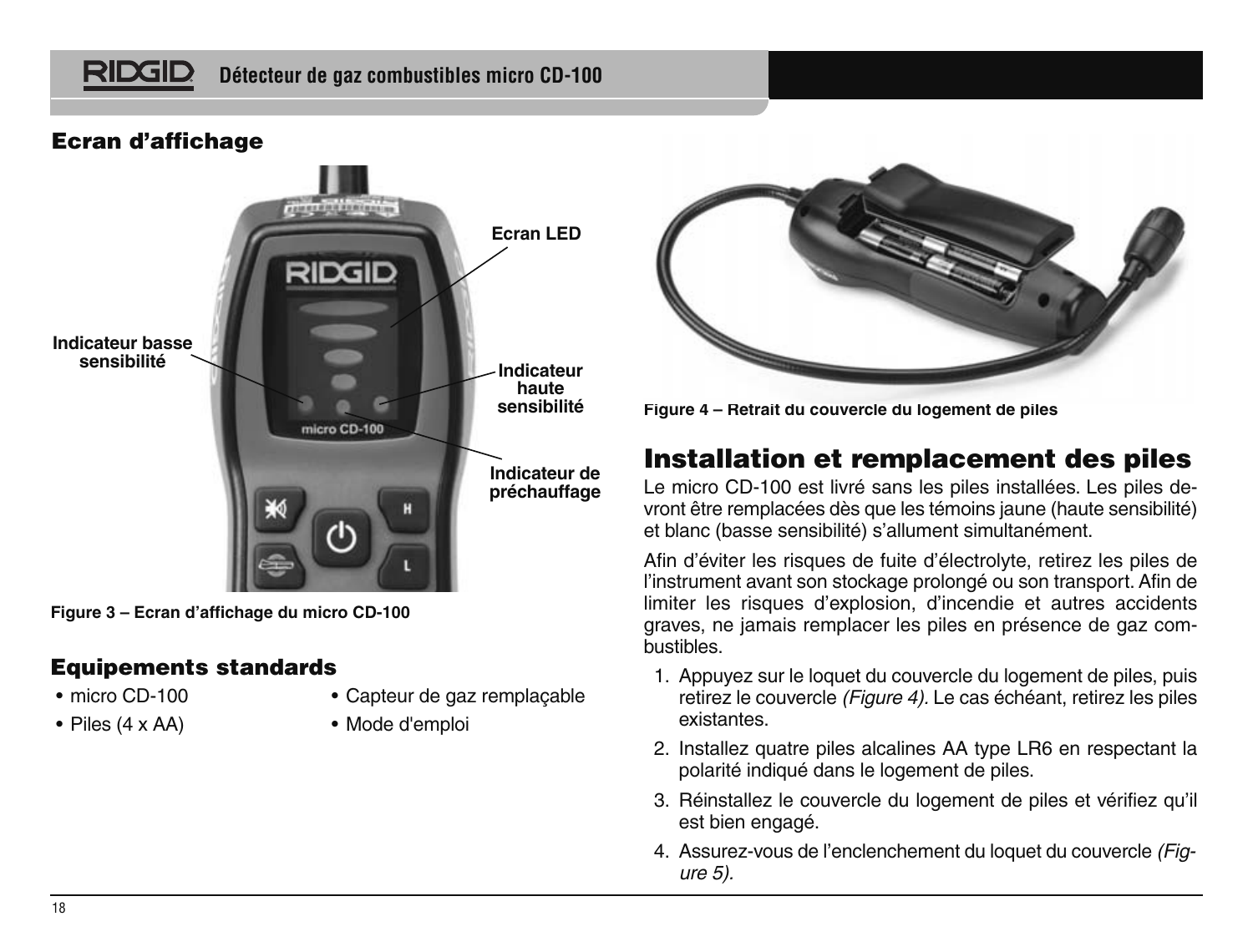

**Figure 5 – Loquet du couvercle de logement de piles**

# **Inspection préalable**

#### **AVERTISSEMENT**

**Examinez le micro CD-100 avant chaque utilisation et corrigez toute anomalie éventuelle afin de limiter les risques de blessure et de lectures incorrectes.**

- 1. Nettoyez l'instrument afin d'en faciliter l'inspection.
- 2. Examinez le micro CD-100 pour signes de composants brisés, usés, manquants mal alignés ou grippés, ainsi que pour toute autre anomalie qui pourrait nuire au bon fonctionnement et à la sécurité de l'instrument.
- 3. Assurez-vous de la présence et de la lisibilité des étiquettes d'avertissement (Figure 6).
- 4. N'utilisez pas le micro CD-100 avant d'avoir corrigé toute anomalie éventuelle.
- 5. Suivez les consignes de préparation et d'utilisation pour allumer et calibrer le détecteur de gaz. Une fois son calibrage terminé, servez-vous d'une source de gaz combustible tel

#### **Détecteur de gaz combustibles micro CD-100**

qu'un briquet non allumé pour vous assurer que l'instrument détecte bien le gaz. Si le détecteur de gaz ne parvient pas à repérer la présence de gaz, il sera nécessaire de faire réviser l'appareil avant de l'utiliser. Fermez la source de gaz et attendez quelques minutes pour que le capteur se stabilise avant d'utiliser l'instrument.



**Figure 6 – Avertissements**

## **Préparation et utilisation de l'instrument**

#### **AVERTISSEMENT**

**Des concentrations élevées de gaz combustibles peuvent provoquer des explosions, des incendies, l'asphyxie et autres dangers susceptibles d'occasionner des blessures graves ou mortelles. Familiarisez-vous avec les caractéristiques du type de gaz en présence et appliquez les précautions appropriées afin d'éviter de tels dangers.**

**Ne pas utiliser le détecteur de gaz combustibles micro CD-100 en tant que dispositif de sécurité d'endroits clos ou individuel. Cela risquerait d'entraîner de graves lésions. Le micro CD-100**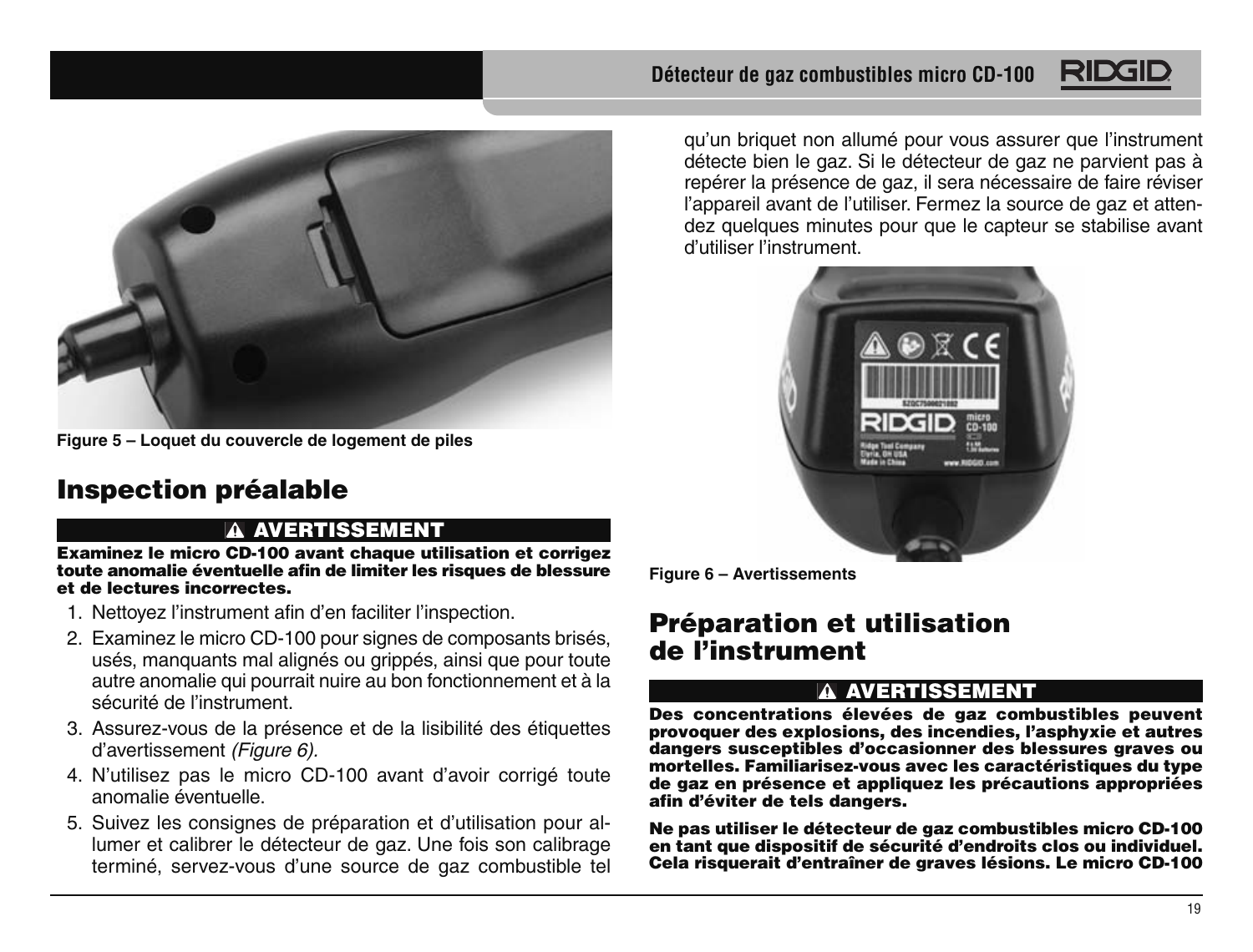#### **Détecteur de gaz combustibles micro CD-100**

**ne permet pas d'identifier le type exact ou la concentration précise du gaz combustible présent.**

RIDGIL

**Le détecteur de gaz doit toujours être activé et calibré dans un endroit manifestement exempt de gaz combustibles. La présence de gaz combustibles lors du calibrage du détecteur nuirait à la précision du calibrage et produirait des lectures inférieures aux taux véritables, au point, éventuellement, d'empêcher l'instrument de détecter la présence même de gaz.**

**Préparez et utilisez le détecteur de gaz selon les consignes suivantes afin de limiter les risques d'incendie, d'explosion, de grave blessure corporelle et de lectures erronées.**

- 1. Trouvez une zone de travail appropriée en respectant la section Consignes générales de sécurité.
- 2. Examinez les travaux envisagés afin de vous assurer que vous disposez du matériel approprié. Reportez-vous à la section Caractéristiques techniques pour, entre autres, de plus amples informations concernant la sensibilité de l'instrument et les types de gaz détectables.
- 3. Assurez-vous d'avoir correctement examiné l'ensemble du matériel.
- 4. Tenez-vous dans un endroit manifestement dépourvu de gaz combustibles et allumez le détecteur de gaz en appuyant momentanément sur la touche Marche/Arrêt. Pendant une seconde, le détecteur de gaz se mettra à vibrer et à émettre des bips sonores, puis le premier témoin rouge s'allumera pour indiquer que l'appareil fonctionne. Le détecteur de gaz se mettra ensuite en mode de préchauffage de capteur et de calibrage pendant environ 50 secondes durant lesquelles le témoin rouge .<br>du premier niveau clignotera.

Lorsque le calibrage est terminé, tous les témoins de niveau clignoteront pendant une seconde, et si les alarmes sonore et vibratoire ont été activées, la première émettra des bips et la

seconde vibrera. Ensuite, soit le témoin jaune (haute sensibilité) ou le témoin blanc (basse sensibilité) s'allumera. Si les deux témoins de sensibilité s'allument en même temps, c'est signe que les piles ont besoin d'être remplacées. Si tous les témoins de l'écran restent allumés, c'est signe que le capteur ne fonctionne plus et que l'appareil doit être révisé.

Si le détecteur de gaz reste inutilisé pendant plus de 5 minutes, il s'éteindra automatiquement afin de conserver ses piles.

- 5. Les alarmes sonore et vibratoire retiennent les derniers para mètres opérationnels du détecteur et peuvent être activées ou désactivées à souhait. Appuyez momentanément sur la touche de l'alarme sonore pour l'activer ou la désactiver. Le détecteur de gaz émettra un bip sonore à chaque changement. Appuyez momentanément sur la touche de l'alarme vibratoire pour l'activer ou le désactiver. Le détecteur de gaz vibrera deux fois lorsque l'alarme vibratoire est activée, et une fois lorsqu'elle est éteinte.
- 6. Pénétrez dans la zone à contrôler. Faites particulièrement attention aux indicateurs de concentration de gaz (Tableau 1). Avec l'augmentation de la concentration du gaz, de plus en plus de témoins de niveau rouges s'allumeront, et la fréquence de répétition des alarmes sonore et vibratoire augmentera de même. Reportez-vous au Tableau 1 pour plus de détails concernant les concentrations de méthane et les données fournies par le détecteur de gaz.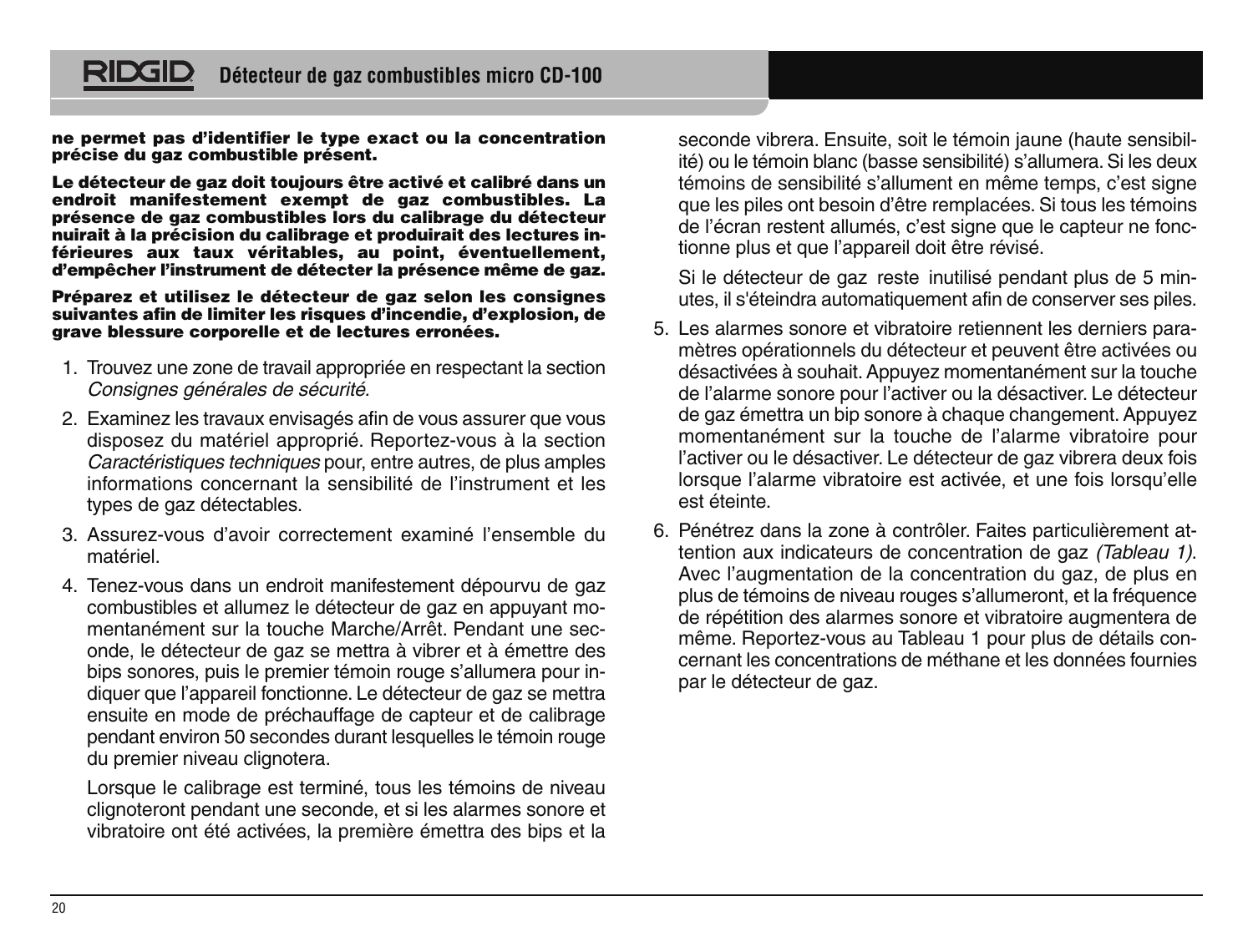

#### **Tableau 1 – Données fournies par le détecteur de gaz en fonction des concentrations de méthane**

| Témoin       | Basse sensibilité   Haute sensibilité<br>Témoin | Témoins de niveau   |               |                                        |        | <b>Alarme sonore</b>                       |                     |
|--------------|-------------------------------------------------|---------------------|---------------|----------------------------------------|--------|--------------------------------------------|---------------------|
| blanc allumé | iaune allumé                                    | L1                  | L2            | L3                                     | L4     | L5                                         | <b>Bips sonores</b> |
| $< 400$ ppm  | $< 40$ ppm                                      | Fteint              | Fteint        | Eteint                                 | Eteint | Fteint                                     | 1 cycles/s          |
| 400800 ppm   | $4080$ ppm                                      | Allumé <sup>l</sup> | Fteint        | Fteint                                 | Eteint | Fteint                                     | 1,02 cycles/s       |
| 8001600 ppm  | $80160$ ppm                                     |                     | Allumé Allumé | Eteint                                 | Eteint | Fteint                                     | 1.2 cycles/s        |
| 16003200 ppm | 160320 ppm                                      |                     |               | Allumé   Allumé   Allumé               | Fteint | Fteint                                     | 1,65 cycles/s       |
| 32006400 ppm | 320640 ppm                                      |                     |               | Allumé Allumé Allumé   Allumé   Eteint |        |                                            | 3,25 cycles/s       |
| $>6400$ ppm  | $>640$ ppm                                      |                     |               |                                        |        | Allumé   Allumé   Allumé   Allumé   Allumé | 6,25 cycles/s       |

\* Les niveaux de concentration de gaz peuvent varier en fonction du type de gaz détecté.

Lors de sa mise en marche, le détecteur de gaz retrouvera son niveau de sensibilité précédent. En mode Basse sensibilité, la concentration minimale de méthane détectable est de 400 ppm. Pour obtenir une sensibilité plus élevée, appuyez sur la touche H (haute sensibilité). Le passage en mode Haute sensibilité sera alors indiquée par le témoin jaune à la droite de l'écran. Le détecteur de gaz devient dix fois plus sensible lorsqu'il est en mode Haute sensibilité, et la concentration minimale de méthane tombe à 40 ppm. Le niveau de sensibilité peut être changé à tout moment en appuyant sur les touches H (haute sensibilité) ou L (basse sensibilité).

Lors de la localisation de fuites, servez-vous du détecteur de gaz pour trouver d'abord les concentrations de gaz élevées, puis retracez-les jusqu'à la source. Lorsqu'il s'agit d'une conduite de gaz, parcourez le réseau en vous arrêtant à chaque raccord pour contrôler les concentrations de gaz.

7. En fin de contrôle, éteignez le micro CD-100 en appuyant sur la touche Marche/Arrêt.

# **Entretien**

## **Nettoyage**

Ne jamais immerger le micro CD-100 dans l'eau. Essuyez-le à l'aide d'un chiffon doux humecté. Ne pas utiliser de produits de nettoyage abrasifs. Traitez le télémètre comme s'il s'agissait d'un télescope ou d'un appareil photo.

## **Calibrage et remplacement du capteur**

Le seul calibrage que nécessite le RIDGID micro CD-100 est celui effectué lors de la mise en marche de l'instrument. En cas de défaillance du capteur, celui-ci (référence N°31948) peut être remplacé par tout centre de service RIDGID agréé.

# **Stockage**

Le détecteur de gaz combustibles RIDGID CD-100 doit être remisé dans un lieu sec et sécurisé, et à une température ambiante située entre -10°C (14°F) et 60°C (158°F).

Rangez l'instrument dans un endroit sécurisé, hors de la portée des enfants et de tout individu étranger au fonctionnement des télémètres laser.

Afin de parer aux fuites éventuelles, retirez les piles de l'instrument avant son expédition ou stockage prolongé.

# **Révisions et réparations**

#### **AVERTISSEMENT**

**La sécurité d'emploi du détecteur de gaz combustibles RIDGID micro CD-100 dépend d'un entretien approprié.**

Toute révision ou réparation du micro CD-100 doit être confiée à un réparateur RIDGID agréé.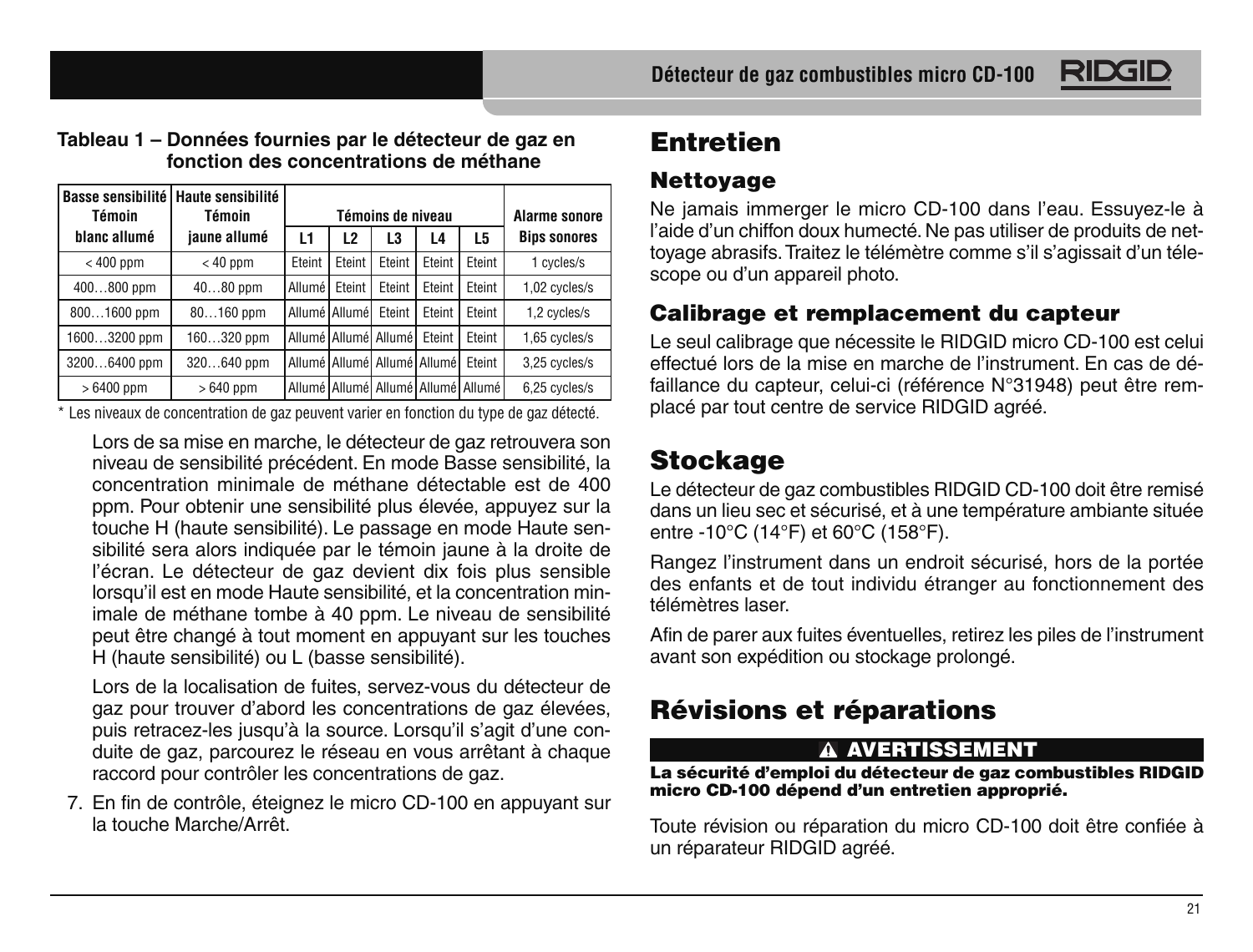#### RIDGID **Détecteur de gaz combustibles micro CD-100**

Pour obtenir les coordonnées du réparateur RIDGID le plus proche ou pour toutes questions visant l'entretien et la réparation de l'instrument :

- Consultez votre distributeur RIDGID.
- Consultez les sites www.RIDGID.com ou www.RIDGID.eu pour localiser le représentant Ridge Tool le plus proche.
- Consultez les services techniques de Ridge Tool par mail adressé à rtctechservices@emerson.com, ou, à partir des Etats-Unis et du Canada, en composant le (800)519-3456.

Reportez-vous à la section Dépannage suivante en cas d'anomalie éventuelle.

## **Recyclage de l'instrument**

**Dépannage**

Certains composants du détecteur de gaz combustibles RIDGID micro CD-100 contiennent des matières de valeur susceptibles d'être recyclées. Il se peut que certaines des entreprises de recyclage concernées se trouvent localement. Disposez de ces composants selon la réglementation en vigueur. Pour de plus amples renseignements, consultez votre centre de recyclage local.



**A l'attention des pays de la CE :** Ne pas jeter les composants électriques à la poubelle !

Selon la norme européenne 2002/96/EC visant les déchets de matériel électrique et électronique et son ap-

plication vis-à-vis de la législation nationale, tout matériel

électrique non utilisable doit être collecté à part et recyclé d'une manière écologiquement responsable.

## **Recyclage des piles**

Pays de la CE : Les piles défectueuses ou hors d'usage doivent être recyclées selon la norme 2006/66/EEC.

#### **Témoins jaune et blanc (haute et basse sensibilité) allumés en même temps Tous les témoins s'allument en même temps.** Piles trop faibles pour préchauffer le capteur. Défaillance du capteur ou de son dispositif de préchauffage. Remplacer les piles. Eteindre l'appareil. Le capteur ou l'instrument luimême sont à remplacer. **ANOMALIE CAUSE POSSIBLE SOLUTION**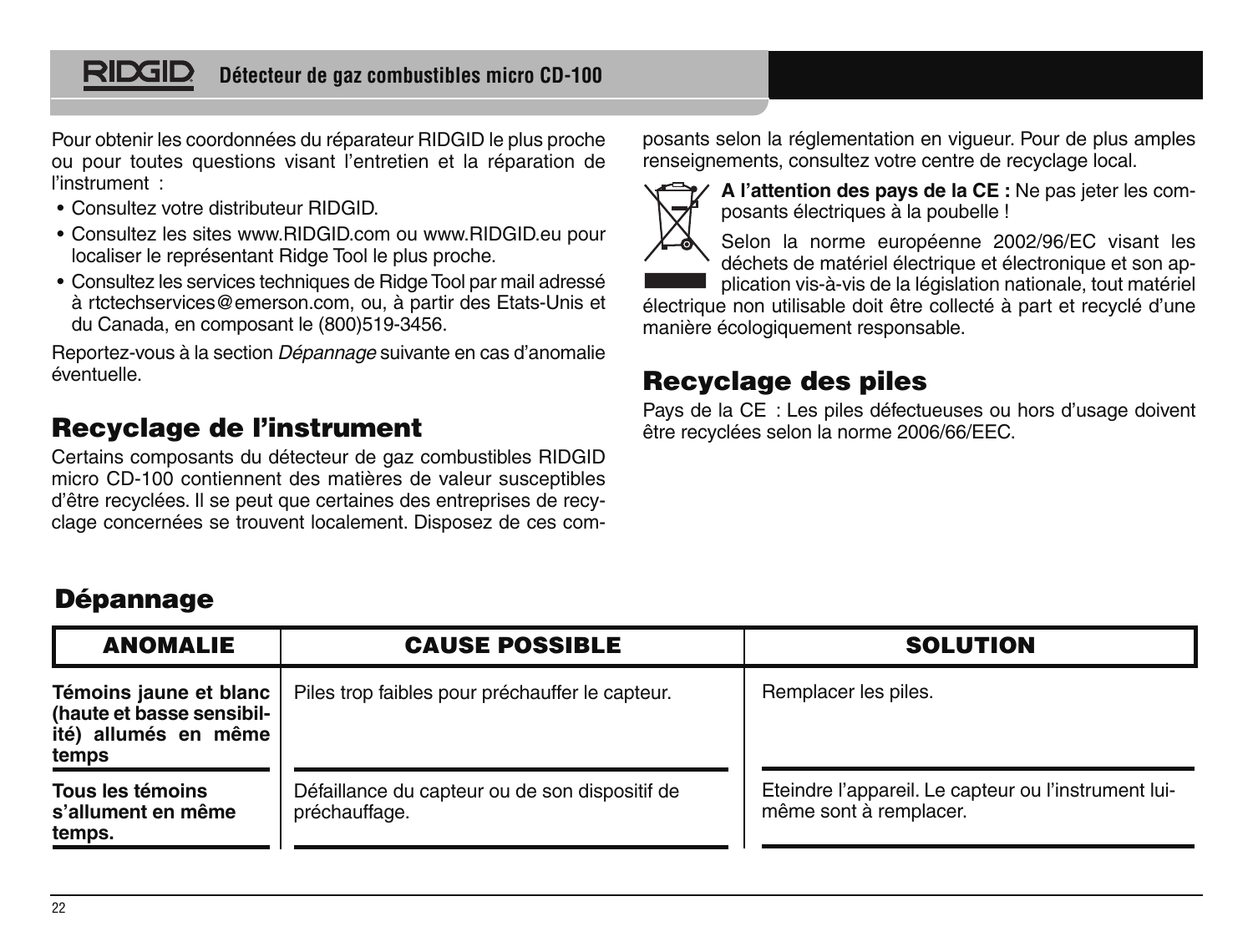# **micro CD-100**

# **Detector de gases combustibles micro CD-100**



**Antes de utilizar este aparato, lea detenidamente su Manual del Ope rario. Pueden ocurrir descargas e léc tri cas, incendios y/o graves les iones si no se comprenden y siguen las instrucciones de este manual.** 



#### **Detector de gases combustibles micro CD-100**

Apunte aquí el número de serie del aparato ubicado en su placa de características.

No. de serie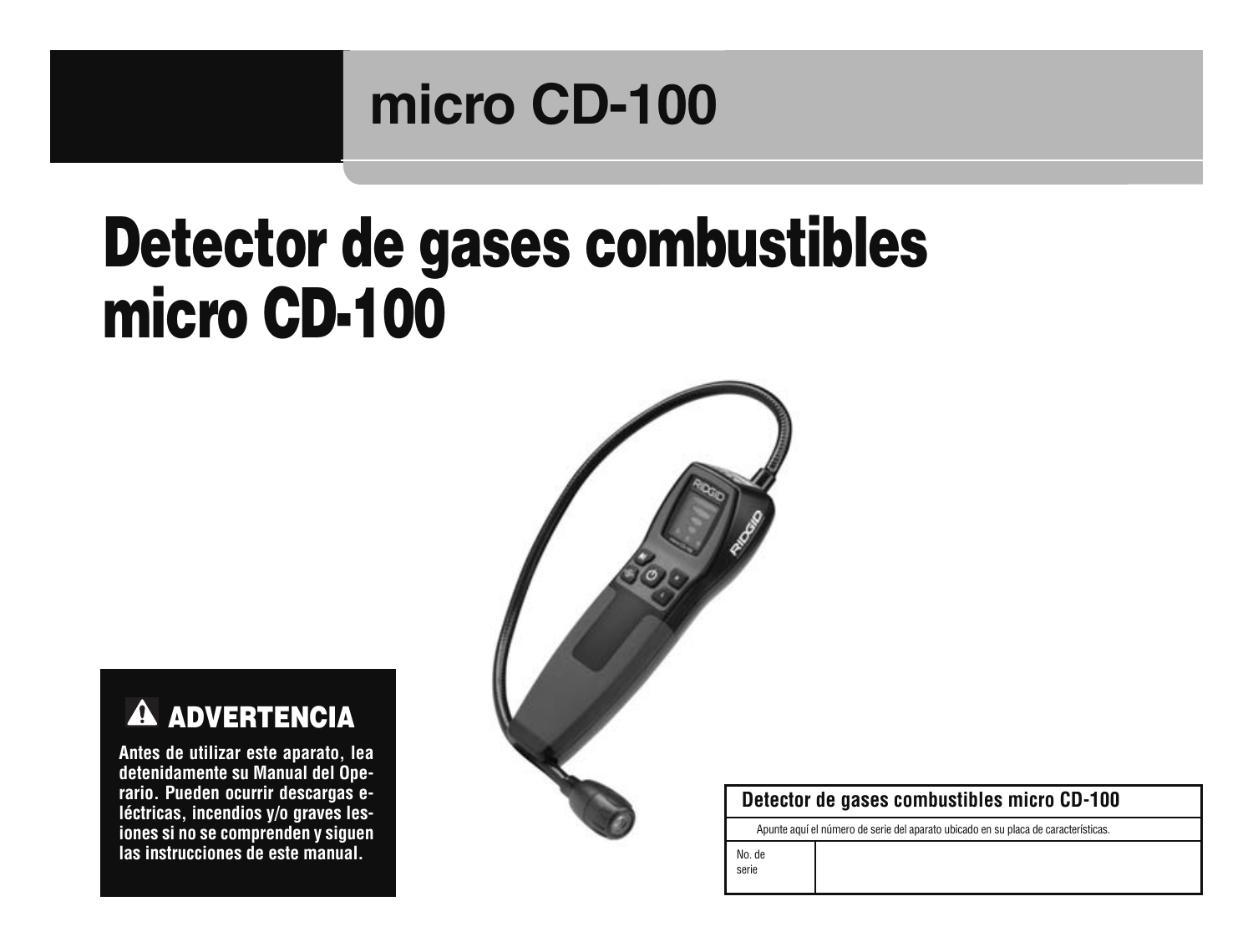# **Detector de gases combustibles micro CD-100**

# **Índice**

| Ficha para apuntar el Número de Serie del aparato 23 |  |
|------------------------------------------------------|--|
|                                                      |  |
| Normas de sequridad general                          |  |
|                                                      |  |
|                                                      |  |
|                                                      |  |
|                                                      |  |
| Normas de seguridad específica                       |  |
|                                                      |  |
| Descripción, especificaciones y equipo estándar      |  |
|                                                      |  |
|                                                      |  |
| Diodos emisores de luz (DEL) en la pantalla 30       |  |
|                                                      |  |
| Reemplazo o instalación de las pilas30               |  |
|                                                      |  |
|                                                      |  |
| <b>Mantenimiento</b>                                 |  |
|                                                      |  |
|                                                      |  |
|                                                      |  |
|                                                      |  |
|                                                      |  |
|                                                      |  |

\*Instrucciones originales en inglés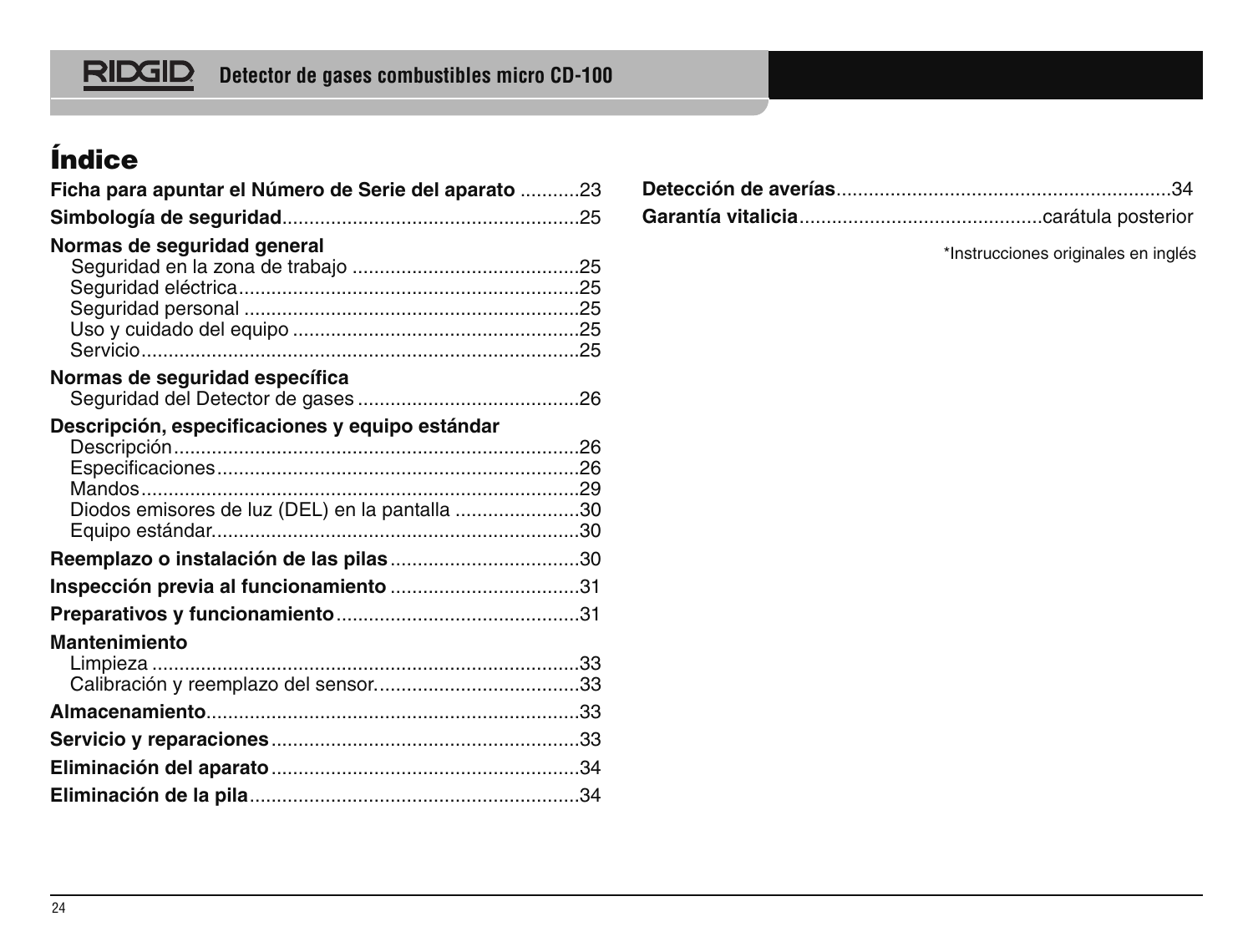

## **Simbología de seguridad**

En este manual del operario y en el aparato mismo encontrará símbolos y palabras de advertencia que comunican información de<br>seguridad importante. En esta sección se explica el significado de estos símbolos.



Este es el símbolo de una alerta de seguridad. Sirve para prevenir al operario de las lesiones corporales que podría sufrir. Obe-<br>dezca todas las instrucciones que acompañan a este símbolo de alerta para evitar lesiones o

parte de símbolo de PELIGRO advierte de una situación de riesgo o peligro que, si no se evita, podría ocasionar muertes o

ADVERTENCIA Este símbolo de ADVERTENCIA advierte de una situación de riesgo o peligro que, si no se evita, podría ocasionar la muerte o lesiones graves. A PELIGRO Este simbolo de PELIGRO advierte de una situación de riesgo o peligro que, si no se evita, podría ocasionar muertes de una situación de riesgo o peligro que, si no se evita, podría ocasionales la muerte o lesione



A CUIDADO Este símbolo de CUIDADO advierte de una situación de riesgo o peligro que, si no se evita, podría ocasionar lesiones leves o moderadas.

AVISO Un AVISO advierte de la existencia de información relacionada con la protección de un bien o propiedad.



# **Normas de seguridad general**

#### **ADVERTENCIA**

**Lea todas estas advertencias e instrucciones. Pueden ocurrir golpes eléctricos, incendios y/o lesiones corporales graves si no se siguen todas las instrucciones y respetan las advertencias detalladas a continuación.**

#### **¡GUARDE ESTAS INSTRUCCIONES!**

El folleto de la Declaración de Conformidad de la Comunidad Europea (890-011-320.10) se adjuntará a este manual cuando se requiera.

## **Seguridad en la zona de trabajo**

• **Mantenga su zona de trabajo limpia, ordenada y bien ilumi-**

**nada.** Las áreas oscuras o atestadas de cosas provocan accidentes.

- **No haga funcionar este aparato en presencia de combusti bles tales como líquidos, gases o polvo inflamables.** Este aparato puede generar chispas, las que podrían inflamar el polvo o las emanaciones combustibles.
- **Mientras haga funcionar este aparato, mantenga apartados a niños y espectadores.** Cualquier distracción puede hacerle perder el control del aparato.

## **Seguridad eléctrica**

• **Evite el contacto de su cuerpo con artefactos conectados a tierra tales como cañerías, radiadores, estufas o cocinas y**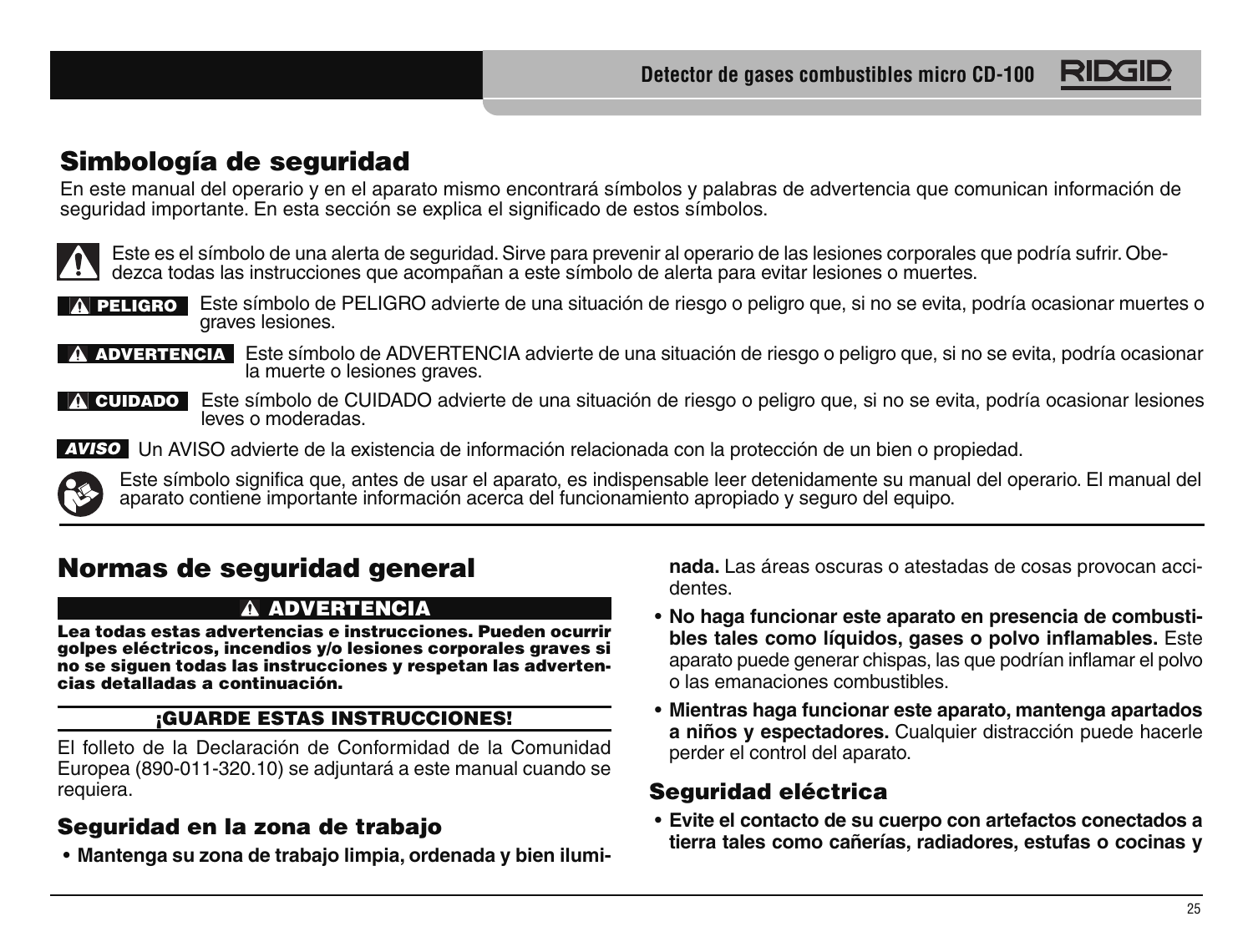#### RIDGII **Detector de gases combustibles micro CD-100**

**refrigeradores.** Aumenta el riesgo de que se produzca un choque eléctrico cuando su cuerpo ofrece conducción a tierra.

• **No exponga este aparato a la lluvia o a la humedad.** Si al dispositivo le entra agua, aumenta el riesgo de que ocurran descargas eléctricas.

#### **Seguridad personal**

- **Manténgase alerta, preste atención a lo que está haciendo y use sentido común cuando haga funcionar este aparato. No lo use si está cansado o se encuentra bajo la influencia de drogas, alcohol o medicamentos.** Sólo un breve descuido mientras hace funcionar el aparato puede ocasionar lesiones personales graves.
- **Use el equipo de protección personal que corresponda.** Siempre use protección para sus ojos. Al usar mascarilla para el polvo, calzado de seguridad antideslizante, casco duro o protección para los oídos, según las circunstancias, usted evitará lesionarse.
- **No extienda su cuerpo para alcanzar algo. Mantenga sus pies firmes en tierra y un buen equilibrio en todo momento.** Así se ejerce mejor control sobre el aparato en situaciones inesperadas.

## **Uso y cuidado del equipo**

- **No fuerce el aparato. Use el equipo apropiado para la tarea que realizará.** El aparato adecuado hará el trabajo mejor y de manera más segura, al ritmo para el cual fue diseñado.
- **Si el interruptor del aparato no lo enciende o no lo apaga, no lo haga funcionar.** Cualquier aparato que no pueda ser controlado mediante su interruptor es peligroso y debe ser reparado.
- **Extráigale las pilas al aparato antes de efectuarle ajustes, de cambiarle accesorios o de guardarlo.** Esta medida preventiva evita accidentes.
- **Almacene los aparatos que no estén en uso fuera del alcance de niños y no permita que los hagan funcionar personas sin capacitación o que no hayan leído estas instrucciones.** Cualquier aparato es peligroso en manos de inexpertos.
- **Hágale buen mantenimiento a este aparato.** Revísele sus piezas movibles por si están desalineadas o agarrotadas. Cerciórese de que no tenga piezas quebradas y que no existen condiciones que puedan afectar su buen funcionamiento. Si está dañado, antes de usarlo, hágalo componer. Los equipos en malas condiciones causan accidentes.
- **Utilice este dispositivo y sus accesorios en conformidad con estas instrucciones, teniendo en cuenta las condiciones imperantes y las tareas que realizará.** Cuando se emplea un equipo para efectuar operaciones que no le son propias, se crean situaciones peligrosas.
- **Con este aparato, utilice únicamente los accesorios recomendados por su fabricante.** Los accesorios aptos para usarse con un aparato determinado pueden resultar peligrosos si se utilizan con otros aparatos diferentes.
- **Mantenga los mangos y mandos del aparato limpios y secos, libres de aceite y grasa.** Así se ejerce un mejor control sobre el aparato.

#### **Servicio**

• **El servicio del aparato debe encomendarse únicamente a un técnico calificado que emplea repuestos idénticos.** Así se garantiza la continua seguridad del aparato.

## **Normas de seguridad específica**

#### **ADVERTENCIA**

**Esta sección entrega información de seguridad específica para esta herramienta.**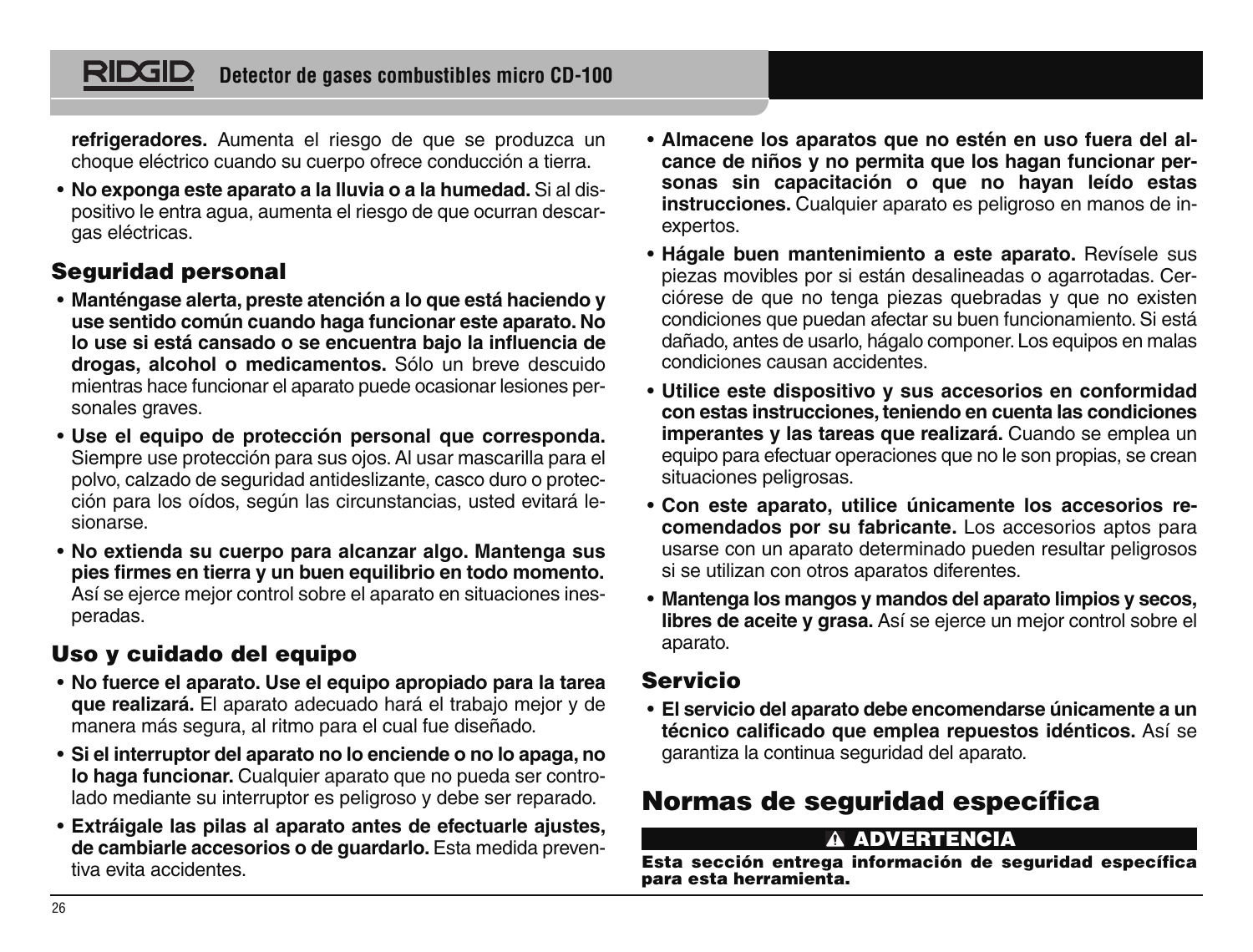**Antes de usar este Detector de gases combustibles micro CD-100, lea estas precauciones detenidamente para evitar incendios, explosiones y graves lesiones.**

#### **¡GUARDE ESTAS INSTRUCCIONES!**

Mantenga este manual junto al aparato, a la mano del operario.

## **Seguridad del Detector de gases combustibles**

- **Altas concentraciones de gases combustibles pueden provocar explosiones, incendios, asfixia y otros peligros que podrían causar lesiones personales graves o la muerte.** Conozca las propiedades de los gases con los cuales se enfren tará y tome las precauciones debidas para evitar situaciones peligrosas.
- **No use el Detector de gases combustibles micro-CD-100 como aparato para lugares encerrados o para la seguridad personal. Esto podría causar una lesión personal grave.** El aparato micro CD-100 no identifica el tipo de gas combustible ni su concentración exacta.
- **Siempre encienda y calibre el detector de gases en una zona que se sepa no contiene gases inflamables.** La calibración que se haga dentro de un área que contiene gas combustible se traducirá en una calibración incorrecta y lecturas inferiores a las reales. Esto podría resultar en que el aparato no detecte los gases combustibles presentes.

Si tiene cualquier pregunta acerca de este producto de RIDGID<sup>®</sup>:

- Contacte al distribuidor de RIDGID en su localidad.
- Por internet visite el sitio www.RIDGID.com ó www.RIDGID.eu para averiguar dónde se encuentra su contacto RIDGID más cercano.
- Llame al Departamento de Servicio Técnico de Ridge Tool desde EE.UU. o Canadá al (800) 519-3456 o escriba a rtctechservices@emerson.com .

## **Descripción, especificaciones y equipo estándar Descripción**

El Detector de gases combustibles micro CD-100 de RIDGID® es una herramienta que localiza fugas de gases. Eficazmente husmea la presencia de ciertos gases como el metano, propano, butano, amoníaco y otros (vea en la página 5 una lista más completa), e indica las concentraciones relativas de gas. Es capaz de advertir, en segundos, la presencia hasta de muy bajas concentraciones de un gas inflama ble.

RIDG

El micro de CD-100 detecta concentraciones de gas a través del uso de un sensor interno. Durante su funcionamiento este sensor se calienta y a medida que interactúa con los gases, el aparato le indica de inmediato al usuario de que hay presentes gases combustibles. El micro de CD-100 manifiesta la presencia de gases combustibles mediante efectos visuales, de audio y vibratorios. Cuenta con cinco (5) niveles de medición dentro de sus dos posiciones (baja y alta) de sensibilidad. Cuando el aparato detecta la presencia de un gas combustible, alerta al operario ya sea parpadeando determinadas luces, emitiendo determinados sonidos audibles o vibrando.

El micro CD-100 trae acoplada una sonda flexible de 40,7 cms. (16 pulgs.) de largo.

## **Especificaciones**

|                                                      | (DEL) rojos: niveles de        |
|------------------------------------------------------|--------------------------------|
|                                                      | medición de gases; alerta      |
|                                                      | visual de sensibilidad         |
| Alerta audible (85 db) tictac sonoro (con modulación | continua proporcional al nivel |
|                                                      | de gas detectado)              |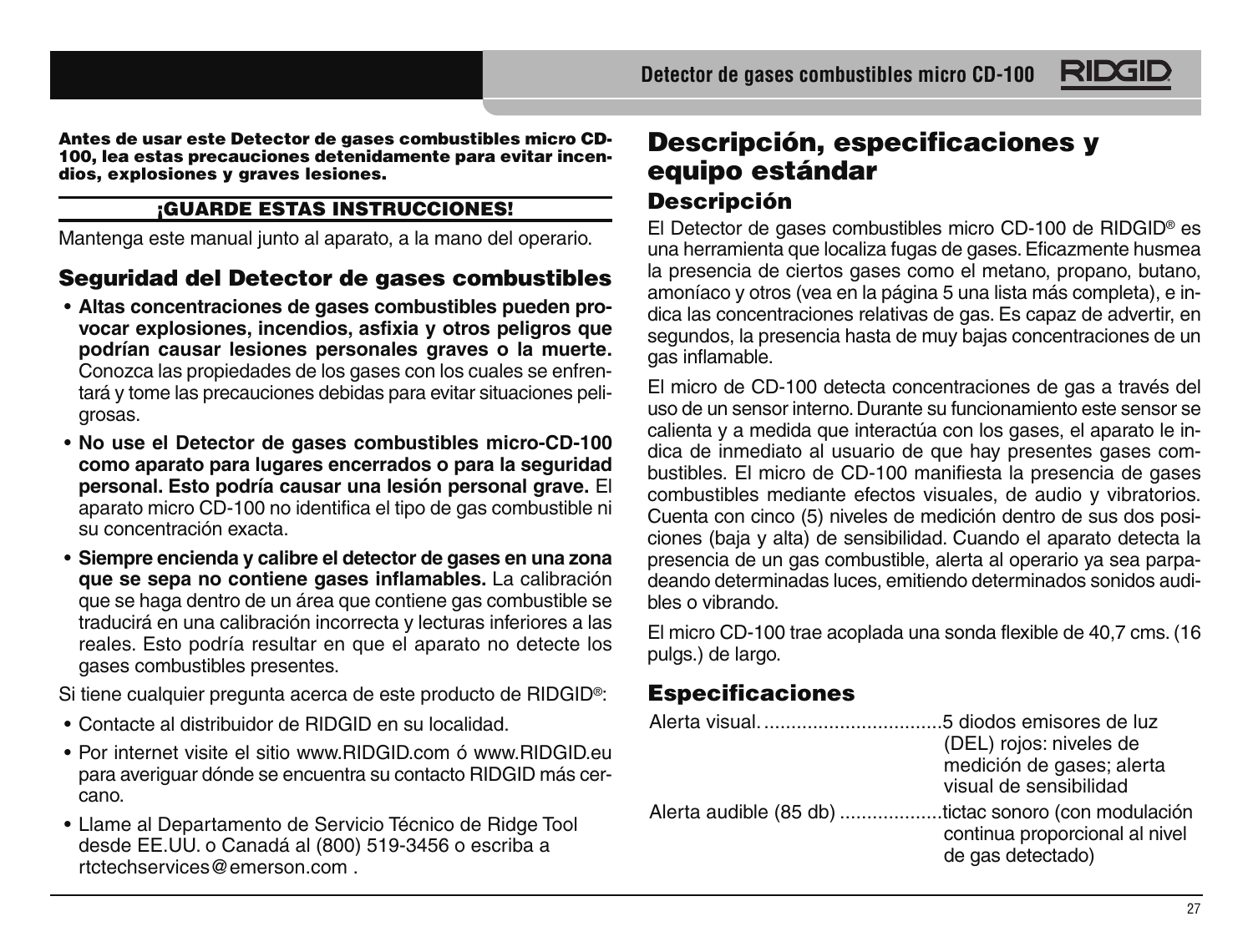# <u>RIDGID</u>

| Alerta vibratoria estándar                       |                                                                                                 |
|--------------------------------------------------|-------------------------------------------------------------------------------------------------|
| Sensibilidad* de detección40 ppm (metano)        |                                                                                                 |
|                                                  |                                                                                                 |
|                                                  |                                                                                                 |
| Niveles en sensibilidad*                         |                                                                                                 |
| alta (H) (metano) 5 niveles:                     |                                                                                                 |
|                                                  | 40/80/160/320/640 ppm                                                                           |
| Niveles en sensibilidad*                         |                                                                                                 |
| baja (L) (metano) 5 niveles:                     |                                                                                                 |
|                                                  | 400/800/1600/3200/6400 ppm                                                                      |
| Calibración al encendido automática              |                                                                                                 |
| Tiempo de calentamiento 50 segundos máx          |                                                                                                 |
|                                                  | de sensibilidad alta, de sensi-<br>bilidad baja, de alerta audible,<br>y de alertas vibratorias |
|                                                  |                                                                                                 |
| Pilas con baja carga DEL continuo de baja y alta | sensibilidad                                                                                    |
| Conexión del sensorse enchufa                    |                                                                                                 |
| Duración útil probable del sensor5 años          |                                                                                                 |
| Largo sonda flexible40,7 cms./16 pulgs.          |                                                                                                 |
|                                                  |                                                                                                 |
|                                                  |                                                                                                 |

**Gases detectables**

| <b>Gases detectables</b> | Mezclas de uso corriente que podrían<br>incluir o despedir uno o más de estos gases |  |  |  |  |
|--------------------------|-------------------------------------------------------------------------------------|--|--|--|--|
| Metano                   |                                                                                     |  |  |  |  |
| Hidrógeno                | Gas natural*                                                                        |  |  |  |  |
| Propano                  |                                                                                     |  |  |  |  |
| Etileno                  | Diluyentes (de pintura)                                                             |  |  |  |  |
| Etano                    |                                                                                     |  |  |  |  |
| Hexano                   |                                                                                     |  |  |  |  |
| Benceno                  | Disolventes industriales                                                            |  |  |  |  |
| Isobutano                |                                                                                     |  |  |  |  |
| Etanol                   |                                                                                     |  |  |  |  |
| Acetaldehído             | Líquidos para la limpieza en seco                                                   |  |  |  |  |
| Formaldehído             |                                                                                     |  |  |  |  |
| Tolueno                  |                                                                                     |  |  |  |  |
| P-xileno                 | Gasolina                                                                            |  |  |  |  |
| Amoníaco                 |                                                                                     |  |  |  |  |
| Sulfuro de hidrógeno     |                                                                                     |  |  |  |  |

\* El gas natural generalmente consta de un alto porcentaje de metano y por-centajes menores de propano y otros gases.

#### **Características**

- Sonda regulable de 40,7 cms
- Sensor reemplazable
- Detección se manifiesta de 3 maneras

\*La sensibilidad puede variar para otros gases.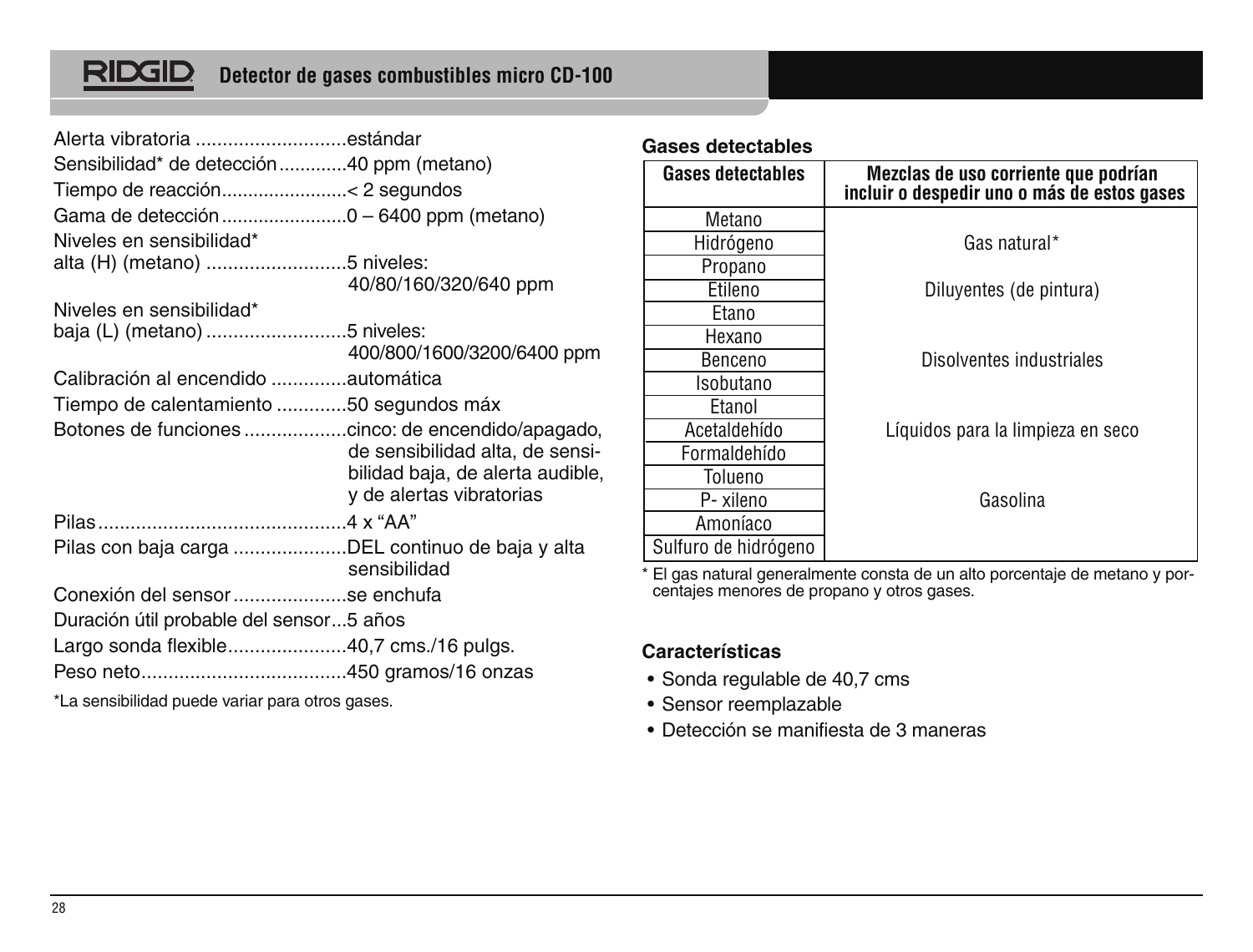## **Detector de gases combustibles micro CD-100**





**Figura 1 – Detector de gases combustibles micro CD-100 de RIDGID**

**Mandos IDGID Pantalla Activar/ desactivar** Alerta audible **sensibilidad Alta (H)**  $\mathcal{O}$ **Activar/ Selector de desactivar sensibilidad Alerta Baja (L) vibratoria Botón de encendido/ apagado Cubierta del compartimiento de las pilas**

**Figura 2 – Piezas y botones del micro CD-100**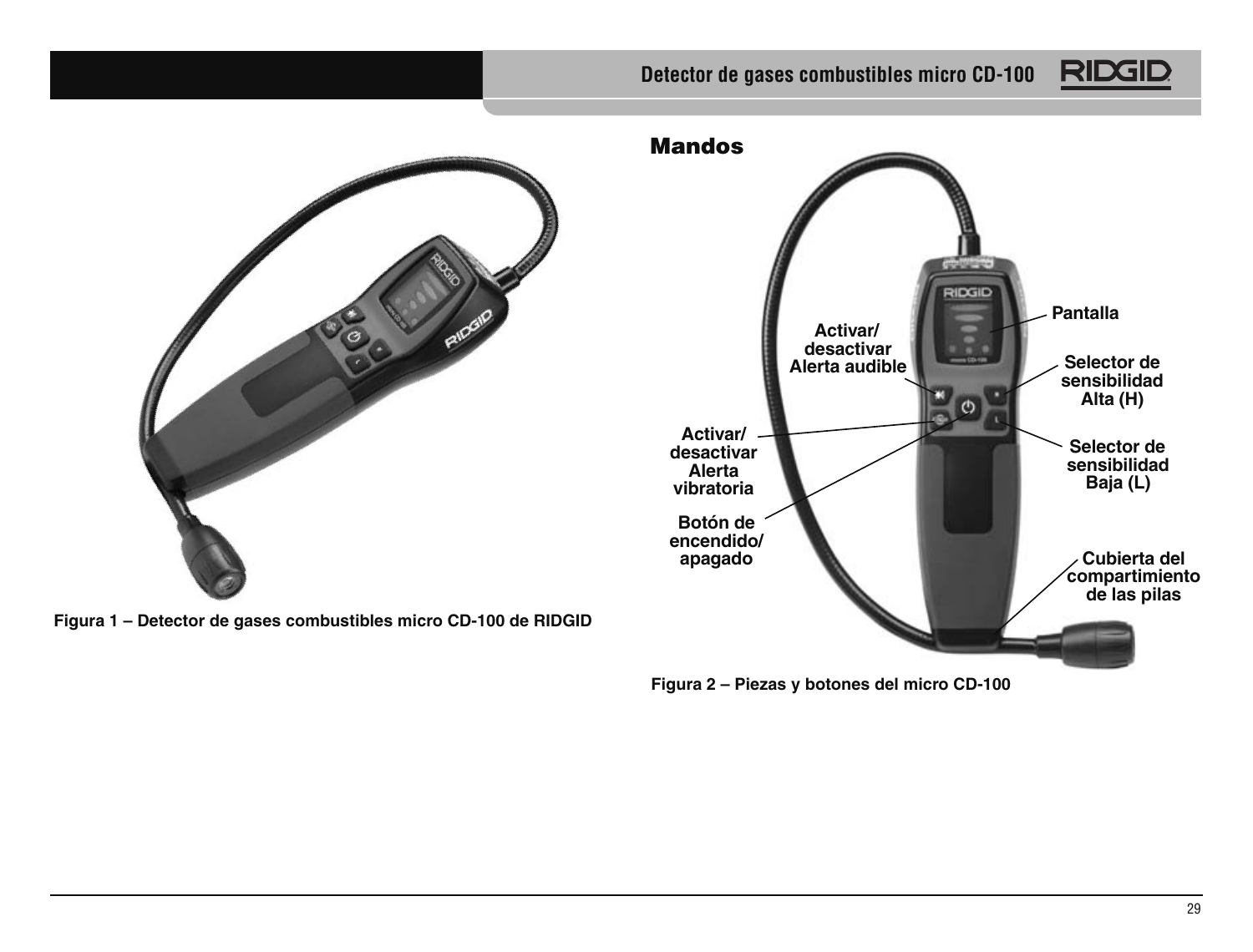# **RIDGIL**

## **Pantalla**



**Figura 3 – Pantalla del micro CD-100**

## **Equipo estándar**

- micro CD-100
- 4 pilas AA
- Sensor de gases reemplazable
- Manual del operario



**Figura 4 – Extracción de la cubierta del compartimiento de las pilas**

# **Reemplazo o instalación de las pilas**

El micro CD-100 no trae las pilas instaladas. Si tanto la luz amarilla de sensibilidad Alta como la blanca de sensibilidad Baja permanecen encendidas simultáneamente, es tiempo de reemplazar las pilas.

Extráigale las pilas antes de enviar el aparato por encomienda o de almacenarlo por un período prolongado. Así evita que posibles fugas de las pilas dañen el aparato.

- 1. Oprima el cierre de la cubierta del compartimiento de las pilas (vea la Figura 4) y extraiga la cubierta. Extraiga las pilas del compartimiento.
- 2. Instale 4 pilas alcalinas AA (LR6), fijándose bien en la polaridad indicada en el compartimiento. (Figura 4)
- 3. Coloque la cubierta del comportamiento de las pilas firmemente en su sitio.
- 4. Revise que su cierre hava quedado bien insertado. (Figura 5)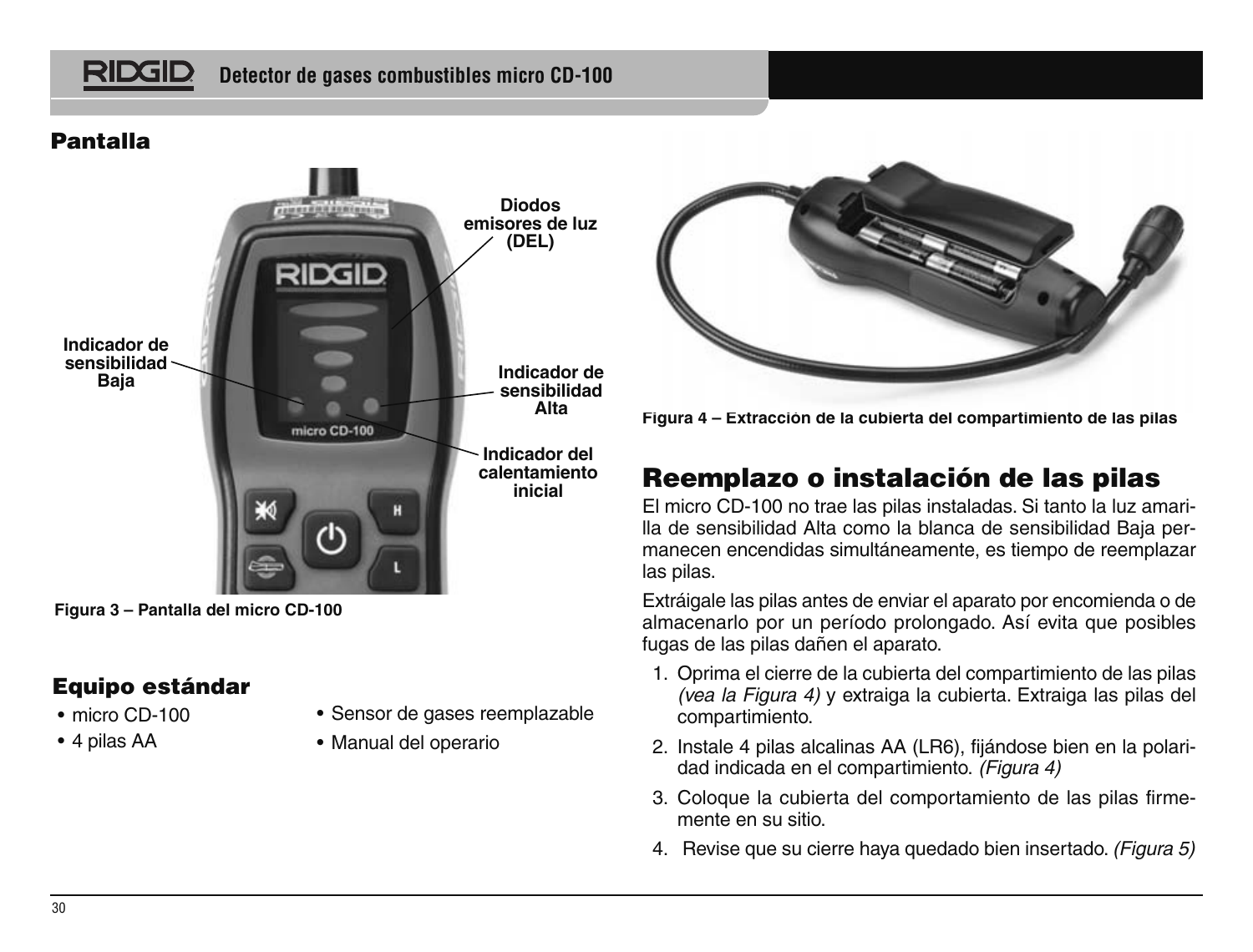

**Figura 5 – Cierre de la cubierta del compartimiento de las pilas**

# **Inspección previa al funcionamiento**

#### **ADVERTENCIA**

**Antes de cada uso, inspeccione el micro CD-100 y solucione cualquier problema que pudiera ocasionar lesiones o lecturas erróneas.** 

- 1. Quite el aceite, grasa o mugre del aparato para facilitar su inspección.
- 2. Revise el micro CD-100 para asegurar que no le faltan piezas, no tiene partes quebradas, desgastadas, desalineadas o trabadas, o por si existe cualquiera otra condición que pueda afectar su funcionamiento normal y seguro.
- 3. Revise que las etiquetas de advertencias estén bien pegadas al aparato y legibles. (Vea la Figura 6).
- 4. Si detecta cualquier problema, no use el micro CD-100 hasta que no haya sido debidamente reparado.

5. Siguiendo las instrucciones en la sección de Preparativos y funcionamiento, encienda y calibre el detector de gases. Una vez calibrado, utilice una fuente de gas combustible (un encendedor apagado), para verificar que el detector de gases detecta el gas que contiene el encendedor. Si el detector de gases no detecta el gas dentro del encendedor, no haga uso del aparato hasta que haya sido reparado. Aleje el detector de gases de la fuente que sirvió de prueba y, antes de usarlo, permita que el sensor del aparato se estabilice por algunos minutos.



**Figura 6 – Etiqueta de advertencias**

# **Preparativos y funcionamiento**

#### **ADVERTENCIA**

**Las altas concentraciones de gases combustibles pueden provocar explosiones, incendios, asfixia y otros peligros que podrían causar lesiones personales graves o la muerte. Conozca las propiedades de los gases con los cuales se enfrentará y tome las precauciones debidas para evitar situaciones peligrosas.**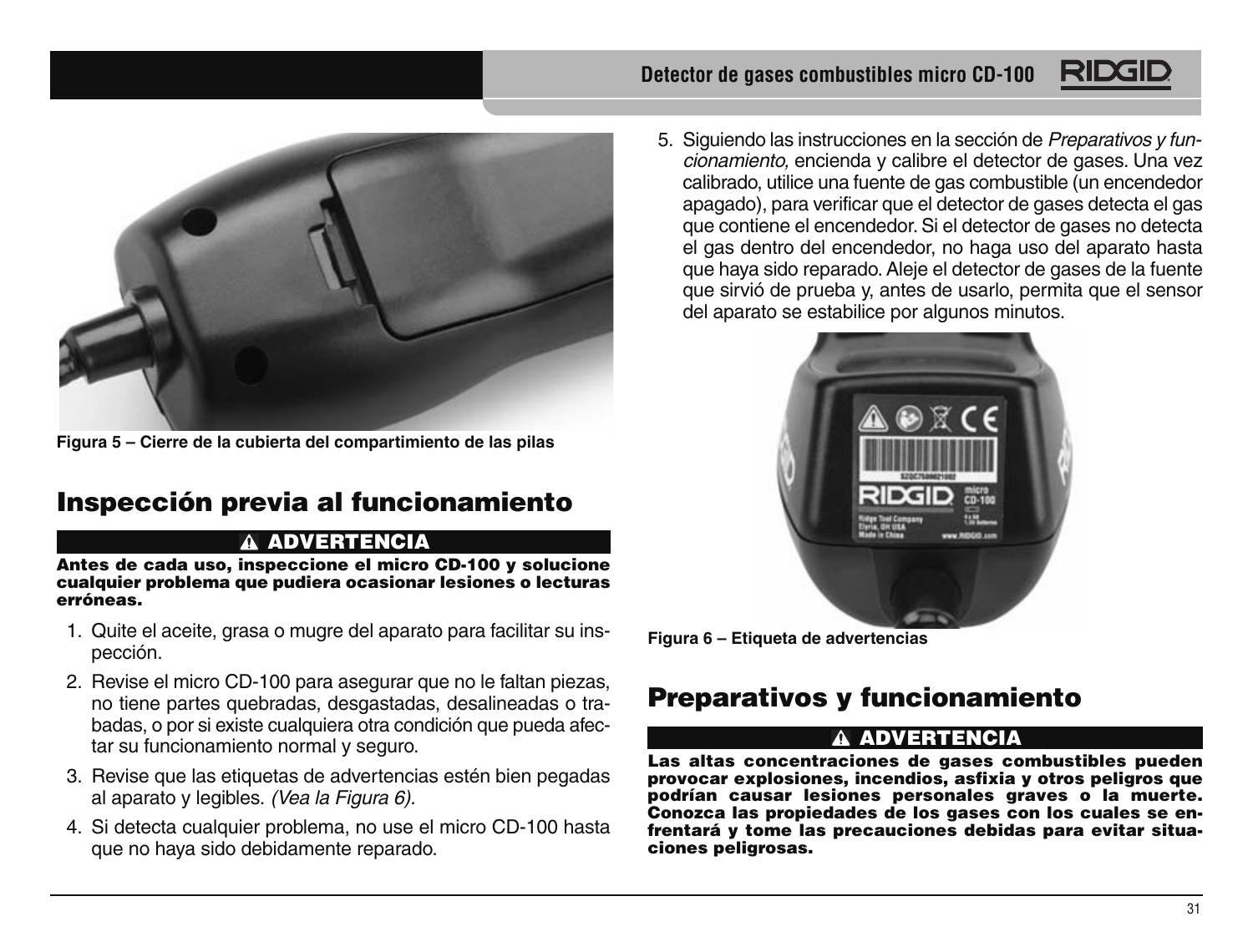

**No use el Detector de gases combustibles micro-CD-100 como aparato para lugares encerrados o para la seguridad personal. Esto podría causar una lesión personal grave. El aparato micro CD-100 no identifica el tipo de gas combustible ni su concentración exacta.**

**Siempre encienda y calibre el detector de gases en una zona que se sepa no tiene gases inflamables. La calibración que se haga dentro de un área que contiene gas combustible se traducirá en una calibración incorrecta y lecturas inferiores a las reales. Esto podría resultar en que el aparato no sea capaz de detectar los gases combustibles presentes.** 

**Prepare y haga funcionar el detector de gases combustibles conforme a estos procedimientos para reducir el riesgo de que ocurran incendios, explosiones, lesiones graves y mediciones erróneas.**

- 1. Busque situarse en una zona apropiada, como se indica en la sección Normas de seguridad general.
- 2. Analice la tarea por delante y cerciórese de que usted dispone del equipo correcto para efectuarla. Consulte la sección Especificaciones para verificar la sensibilidad del aparato, los gases que detecta y otros datos.
- 3. Asegúrese de que todos los equipos que utilizará han sido correctamente inspeccionados.
- 4. En una zona donde existe la certeza de que no hay gases combustibles presentes, encienda el detector de gases oprimiendo y soltando el botón de encendido. El detector de gases vibrará por un segundo, emitirá un pitido y se encenderá en la pantalla la luz roja del primer nivel (N1) para indicar que el aparato se encuentra encendido. En seguida el detector inicia el calentamiento y calibración de su sensor, acciones que tardan unos 50 segundos en completarse. Durante este lapso de tiempo la luz roja del primer nivel parpadea.

Al finalizar la calibración del aparato, las luces de todos los (5) niveles parpadearán por un segundo. Y si las alertas audible y vibratoria se encuentran activadas, el aparato piteará y vibrará. Después, ya sea la luz de sensibilidad alta (amarilla) o la de baja (blanca) estará encendida. Si ambas están iluminadas simultáneamente, quiere decir que las pilas deben reemplazarse. Si todas las luces en la pantalla se encuentran encendidas, el sensor ha fallado y el aparato debe someterse a reparaciones.

Si el detector de gases se deja encendido -sin accionar- por más de cinco minutos, se apagará automáticamente para aho rrar la energía de las pilas.

- 5. La alerta audible y la alerta vibratoria se quedan en el estado en que estaban al apagamiento del detector. Se les puede activar o desactivar. Presione y suelte el botón de alerta audible para encender o apagarla. El detector de gases emitirá un solo pitido cuando la alerta audible se active o desactive. Asimismo, presione y suelte el botón de la alerta vibratoria para activar o desactivarla. El detector de gases vibrará dos veces al encenderle la alerta vibratoria y una vez cuando se la apaga.
- 6. Ingrese a la zona que desea monitorizar. Fíjese bien en los indicadores del nivel de concentración de gas(es) (vea la Tabla 1). A medida que el nivel de concentración del gas o gases aumenta, más luces rojas de la "pirámide invertida" se encenderán. También aumentará la frecuencia de los pitidos de la alerta audible y de las vibraciones de la alerta vibratoria. Estudie la Tabla 1 que contiene los datos sobre niveles de concentración del gas metano en relación con las reacciones o retroalimentación que ofrece el detector de gases.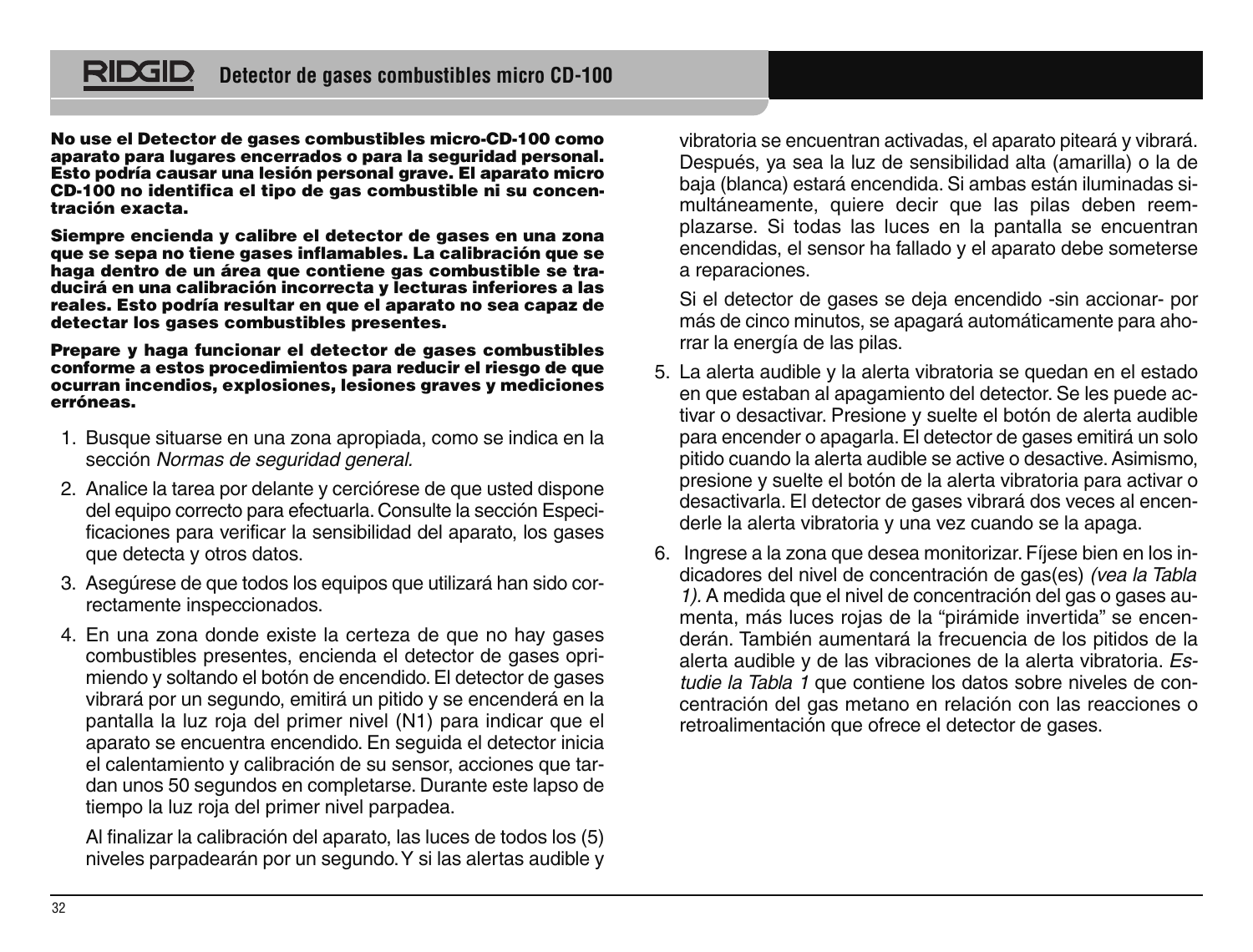

#### **Tabla 1 – Reacciones del detector de gases ante diversos niveles de concentración del gas metano**

| Luz blanca de  | Luz amarilla del |       |                |     |                |                |                 |
|----------------|------------------|-------|----------------|-----|----------------|----------------|-----------------|
| Sensibilidad   | Sensibilidad     |       | Luces          |     |                | Pitidos de la  |                 |
| Baja encendida | Alta encendida   | N1    | N <sub>2</sub> | N3  | N4             | <b>N5</b>      | alerta audible  |
| $< 400$ ppm    | $< 40$ ppm       | OFF I | 0FF            | 0FF | 0FF            | 0FF            | 1 ciclos/seg    |
| 400800 ppm     | $4080$ ppm       | 0N.   | 0FF            | 0FF | OFF I          | 0FF            | 1,02 ciclos/seq |
| 8001600 ppm    | $80160$ ppm      | 0N    | ΩN             | 0FF | 0FF            | 0FF            | 1,2 ciclos/seq  |
| 16003200 ppm   | 160320 ppm       | 0N    | ΩN             | ΩN  | 0FF            | 0FF            | 1,65 ciclos/seq |
| 32006400 ppm   | 320640 ppm       | 0N    | 0N             | ΩN  | 0 <sub>N</sub> | 0FF            | 3.25 ciclos/sea |
| $>6400$ ppm    | $>640$ ppm       | 0N    | ΩN             | ΩN  | ΩN             | 0 <sub>N</sub> | 6.25 ciclos/sea |

N1 = Nivel 1

OFF = desactivada ON = activada

Los niveles de concentración de gas pueden variar en función del gas específico de-<br>tectado

Cuando el detector de gas se enciende, se encontrará en el estado de sensibilidad que tenía cuando se le apagó. En la posición de sensibilidad baja, la más baja concentración de metano detectable es de 400 ppm. Cambie la sensibilidad del aparato a la posición de alta pulsando el botón de sensibilidad alta (H). Esta acción encenderá la luz amarilla en la esquina inferior derecha en la pantalla. Puesto en alta sensibilidad, el detector de gases será diez veces más sensible y la concentración más baja de metano que podrá detectar es de 40 ppm. La sensibilidad puede cambiarse en cualquier momento pulsando el botón de sensibilidad alta (H) o el de baja (L).

Si va a localizar una fuga, utilice el detector de gases para encontrar las zonas de menor concentración de gas y vuelva con el detector hacia la fuente. Si está frente a un sistema de tuberías, recorra su trayectoria y deténgase a monitorizar los niveles de gas en las juntas o uniones.

7. Cuando haya finalizado su labor de detección de gases, apague el micro CD-100 oprimiendo su botón de encendido.

# **Mantenimiento**

## **Limpieza**

No sumerja el micro CD-100 en agua. Quítele la mugre con un paño húmedo suave. No emplee agentes de limpieza fuertes ni disolventes. Cuide este instrumento como si fuese un telescopio o cámara.

## **Calibración y reemplazo del sensor**

El micro CD-100 no requiere calibración fuera de la que tiene lugar cada vez que se enciende el aparato. Si fallara el sensor (N° 31948 en el catálogo), éste puede ser reemplazado en un servicentro independiente de RIDGID.

# **Almacenamiento**

Guarde el Detector de gases combustibles micro CD-100 de RIDGID en un lugar seguro y seco a temperaturas entre -10 a 60°C (14 a 158°F).

Almacénelo bajo llave fuera del alcance de niños y personas que no saben usarlo.

Extráigale sus pilas si lo va a guardar por un período prolongado de tiempo o lo enviará por encomienda. Las pilas pueden perder líquido.

# **Servicio y reparaciones**

#### **ADVERTENCIA**

**El Detector de gases combustibles micro CD-100 de RIDGID puede tornarse inseguro si se le repara o mantiene incorrectamente.**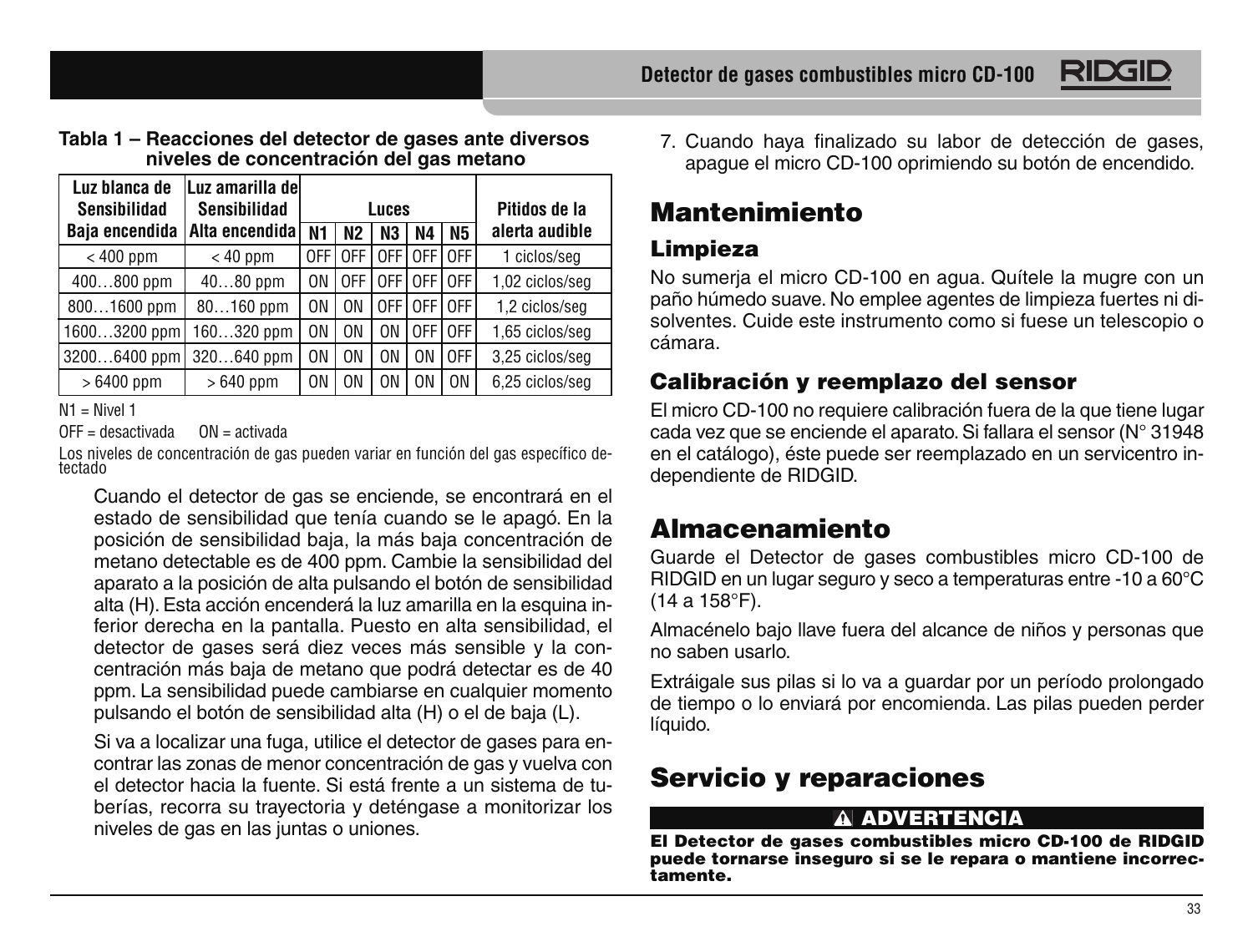#### RIDGII **Detector de gases combustibles micro CD-100**

El servicio y reparaciones del micro CD-100 deben confiarse únicamente a un técnico autorizado de RIDGID.

Para obtener información acerca del Servicentro independiente de RIDGID más cercano a su localidad o consultar sobre el servicio o repa-ración de este aparato:

- Contacte al distribuidor RIDGID en su localidad.
- En internet visite el sitio www.RIDGID.com ó www.RIDGID.eu para averiguar dónde se encuentran los centros de contacto RIDGID más cercanos.
- Llame al Departamento de Servicio Técnico de Ridge Tool desde EE.UU. o Canadá al (800) 519-3456 o escriba a rtctechservices@emerson.com .

## **Eliminación del aparato**

Varias piezas del Detector de gases combustibles micro CD-100 de RIDGID han sido fabricadas de materiales de valor y son posi-

bles de reciclar. Averigüe cuáles empresas en su localidad se especializan en reciclaje. Deseche el aparato o sus componentes cumpliendo con todas y cada una de las disposiciones vigentes en su jurisdicción. Para mayor información, llame a la agencia local encargada de la eliminación de residuos sólidos.



**En los países miembros de la Comunidad Europea (CE):** ¡No deseche equipos eléctricos junto con la basura doméstica!

Según la directriz de la Comunidad Europea 2002/96/EC, impartida a sus países miembros sobre desechos eléctri-

cos y electrónicos, los equipos eléctricos inutilizables deben ser recolectados en forma separada de la basura municipal y eliminados sin causar daños al medio ambiente.

## **Eliminación de la pila**

En los países miembros de la Comunidad Europea, las pilas usadas o defectuosas deben reciclarse conforme a la directriz 2006/66/EC.

## **Detección de averías**

| <b>PROBLEMA</b>                                                                                                            | <b>POSIBLES CAUSAS</b>                                          | <b>SOLUCIÓN</b>                                                              |  |  |  |
|----------------------------------------------------------------------------------------------------------------------------|-----------------------------------------------------------------|------------------------------------------------------------------------------|--|--|--|
| Las luces de sensibili-<br>dad Alta (amarilla) y de<br>sensibilidad Baja<br>(blanca) están simultne-<br>amente encendidas. | Las pilas están descargadas (no logran calentar el<br>sensor).  | Las pilas tienen poca carga y hay que reem-<br>plazarlas.                    |  |  |  |
| Todas las luces en la<br>pantalla se encuentran<br>encendidas.                                                             | El sensor (o el calentador del sensor) tienen algún<br>defecto. | Apague el aparato. Es necesario reemplazar el<br>sensor o el aparato entero. |  |  |  |